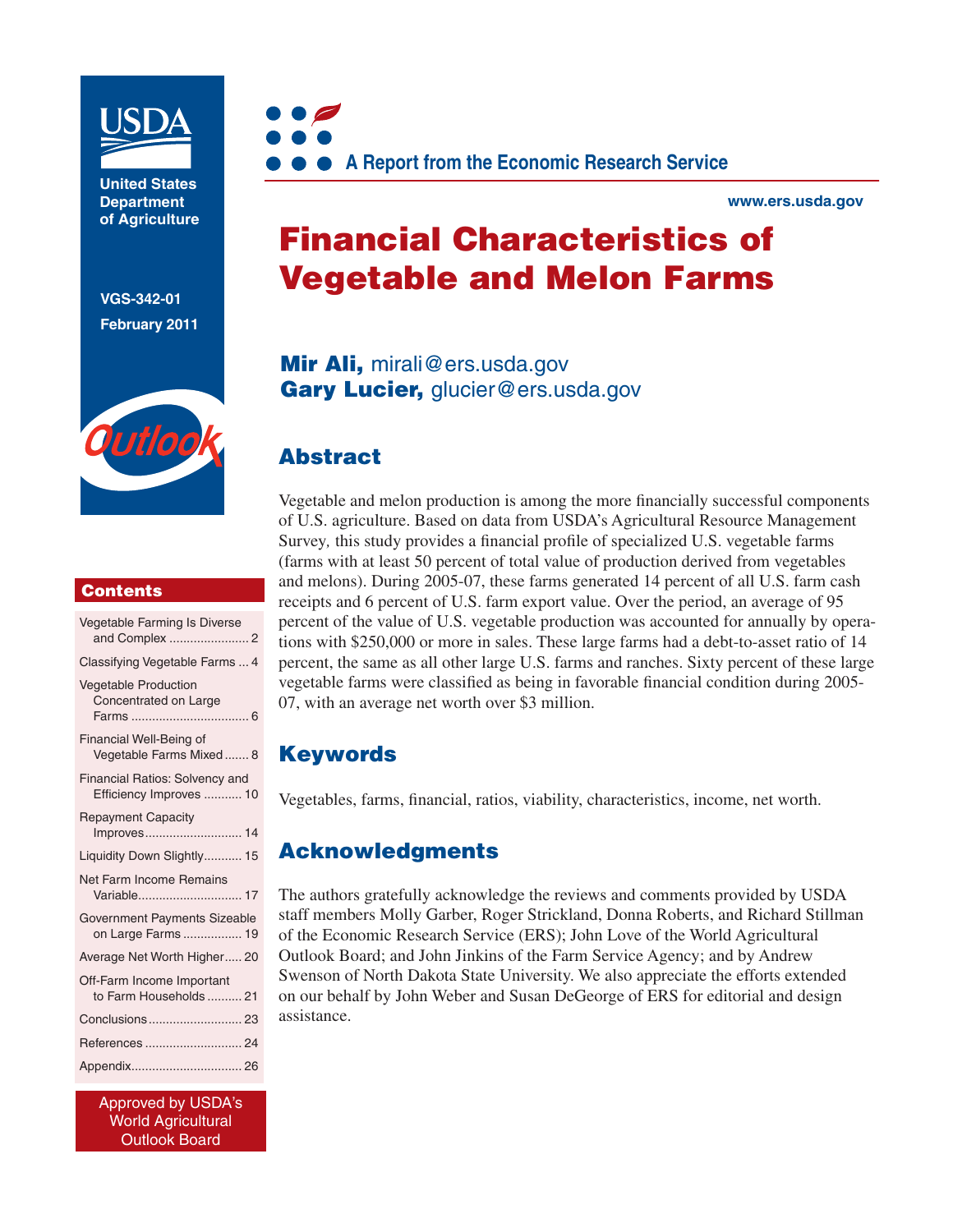# Vegetable Farming Is Diverse and Complex

Vegetable<sup>1</sup> and melon production is a diverse, complex, managementintensive, and little-subsidized business in the United States. It is also among the more financially successful components of U.S. agriculture. Today, the industry faces an array of challenges:

- Chronic farm labor shortages
- Strong competition in export markets
- • Pressure in domestic markets from low-cost imports
- Food safety concerns
- • Competition for land and water from both urban encroachment and alternative crops
- Rising input prices

How the vegetable and melon production industry stands up to these challenges depends in large part on the financial well-being of the backbone of this agricultural sector—the growers.

As measured in a variety of ways, vegetable and melon farms are an important component of U.S. agriculture. U.S. production of vegetables and melons occurs on less than 7 million acres, about 2 percent of all harvested cropland. From this small footprint, however, comes a diverse set of high-value products, which generated 14 percent of all farm crop cash receipts and 6 percent of U.S. farm export value during 2005-07 (USDA, ERS(g)). U.S. per capita consumption of all fresh and processing vegetables averaged 435 pounds during 2005-07, down slightly from 1995-97 but 12 percent above 1985-87. Along with fruits and nuts, vegetables and melons have long been recognized as vital components in the nutritional health and well-being of the Nation. Spurred largely by health and diet concerns of an aging and more ethnically diverse U.S. population, increases in vegetable consumption are expected over the next decade.

Because the industry receives few subsidies and operates in an economic climate that is very dynamic, it is important to have an understanding of the financial status and characteristics of specialized vegetable farms to adequately evaluate performance and future developments. Are debt levels on these farms high relative to those of other farms? How profitable are farms that specialize in vegetables compared with both nonspecialized vegetable farms and farms producing other commodities? The answers can provide insights into the ability of U.S. vegetable farms to compete in world markets.

In this report, ERS uses the application of financial ratios to industry-level income and finance statements to evaluate the overall financial condition of a farm business sector. Ratio analysis helps identify key financial trends in an industry by facilitating the comparison of financial performance among farm sizes, regions, and farm types. To this end, the economic standing of the vegetable and melon sector is analyzed using a variety of ratios covering solvency, liquidity, profitability, and efficiency.

1 The term vegetables as defined in this paper includes all fresh and processing vegetables, including potatoes, sweet potatoes, dry beans, dry peas, and lentils.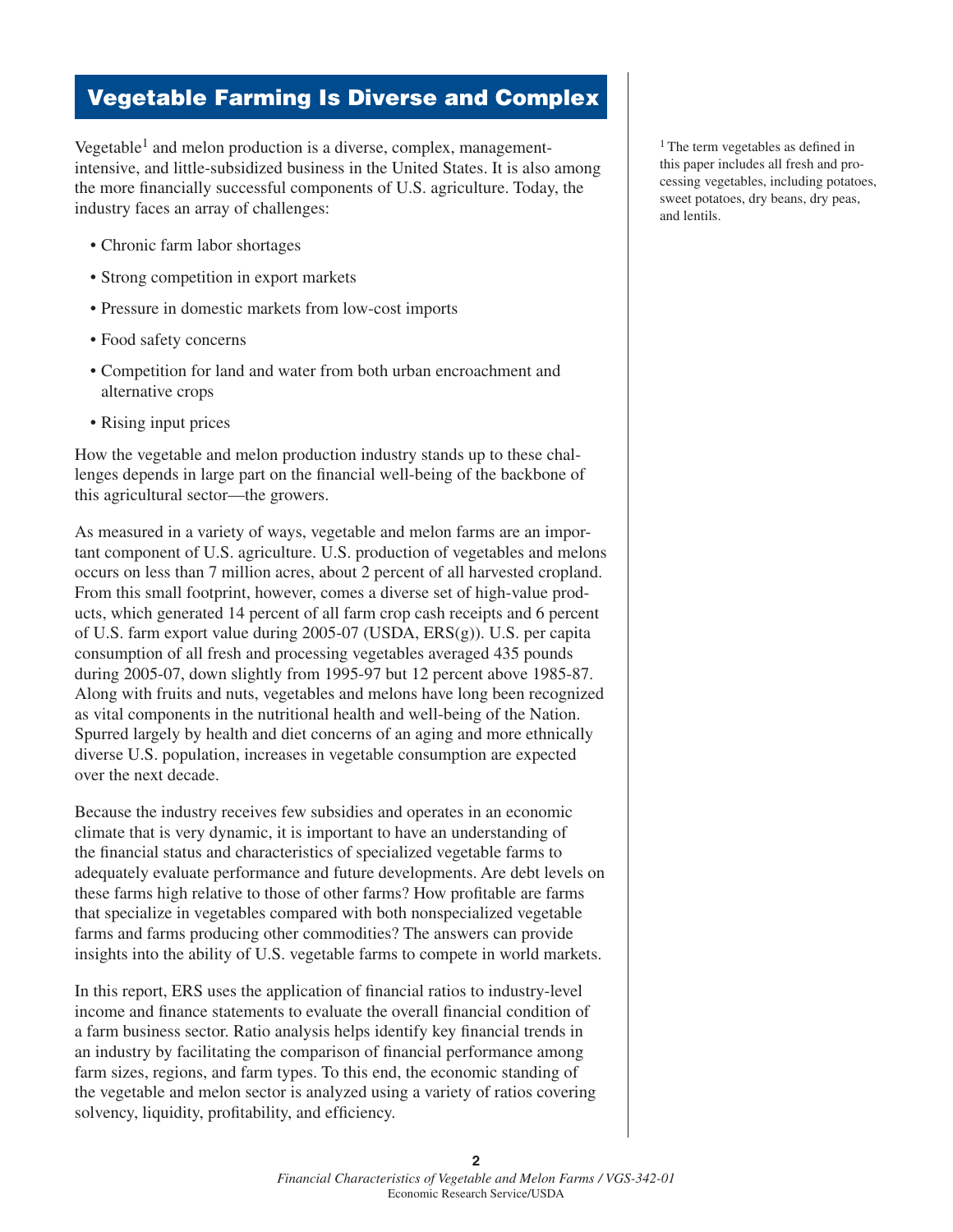Information from USDA's annual Agricultural Resource Management Survey (ARMS—see box, "About the ARMS Survey"), a joint effort between ERS and the National Agricultural Statistics Service, is used to present a financial snapshot of the U.S. vegetable and melon production sector over three 3-year periods (1999-2001, 2002-04, and 2005-07) (USDA, ERS(g)). Financial characteristics of U.S. vegetable farms are examined by farm size and census region (see fig. 1) and compared with those of other U.S. farm types.

## Figure 1 **States included in each census region**



Source: Prepared by USDA, ERS using data from U.S. Department of Commerce, U.S. Census Bureau.

## **About the ARMS Survey**

This report uses data from USDA's Agricultural Resource Management Survey (ARMS), a joint effort conducted annually by ERS and the National Agricultural Statistics Service. Since 1984, this survey (formerly known as the Farm Costs and Returns Survey) has been the most complete annual source of data on the production costs and returns for farm commodities as well as the financial condition of farm and ranch operations. In 1992, the survey was enhanced through the addition of questions pertaining to various farm and rural resource issues.

Each operation that participates in ARMS represents a statistically determined number of other operations. For example, a large vegetable farm might represent 20 other similar operations, while a small vegetable producer might represent several hundred comparable operations. During 2005-07, ARMS data represented 30,449 specialized vegetable and melon farms. This compares with the 2007 Census of Agriculture, which showed a North American Industry Classification System (NAICS) total of 40,589 specialized vegetable and melon farms in the United States.

Although ARMS contains a wealth of information on vegetable farms, many questions about the financial characteristics of vegetable operations remain unanswered. For example, does the financial health of vegetable farms vary according to the kinds of vegetables they produce? To portray the financial characteristics in more detail, ARMS would have to include data on more vegetable farms as well as add more questions specific to vegetable operations.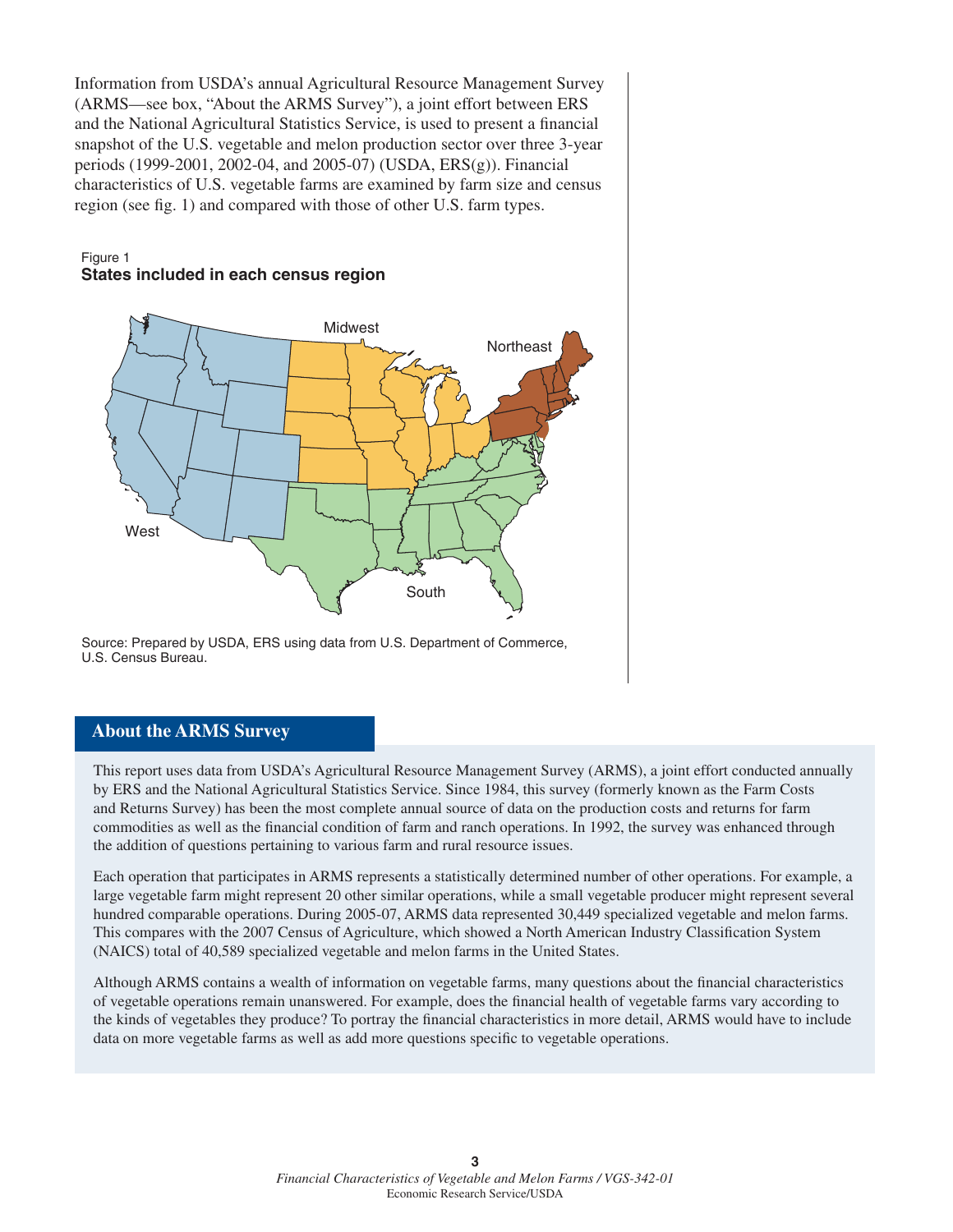# Classifying Vegetable Farms

A farm is currently defined, for statistical purposes, as any place from which \$1,000 or more of agricultural products were sold or normally would have been sold annually (USDA, ERS(d)). Product diversification on farms today is more a rule than an exception, with a given farm's type generally determined by the commodity that best characterizes the farm's primary production activity. In this report, farms are defined as *specialized vegetable* farms if vegetables and melons account for at least half of the total value of farm production. According to data derived from ARMS, these specialized farms represent the bulk of U.S. vegetable and melon output, relying heavily on vegetable sales for a substantial proportion of their farm income. On average, specialized vegetable farms accounted for 55 percent of all the farms producing vegetables in the United States and contributed 88 percent of the total value of U.S. vegetable production during 2005-07. The remainder of product sales on these farms came from such commodities as cotton or grain.

Regionally, these farms tend to be most heavily concentrated in the South, with substantial numbers also found in the Midwest and West (fig. 2). However, the West dominates in terms of vegetable crop value, with about two-thirds of the U.S. total for vegetable and melon farms in 2005-07. Although a significant volume of vegetables is also grown in the Midwest and Northeast, operations in these areas tend to rely more on other crops for their farm revenue.

Specialized vegetable farms are classified into four groups based on annual total value of farm production: small (value of production less than \$40,000), medium (\$40,000 to \$249,999), large (\$250,000 to \$999,999), and very large (more than \$1 million). Farms in the large and very large categories are also sometimes grouped together for analytical purposes and defined as *commercial farms.* About 8 percent of specialized vegetable farms are classified as very large, each producing \$1 million or more of agricultural commodities annually during 2005-07. The very large farms accounted for 87 percent of the total value of vegetables produced by all specialized vegetable farms and

## Figure 2 **Specialized U.S. vegetable and melon farms: Distribution across regions, 2005-07**



**4** *Financial Characteristics of Vegetable and Melon Farms / VGS-342-01* Economic Research Service/USDA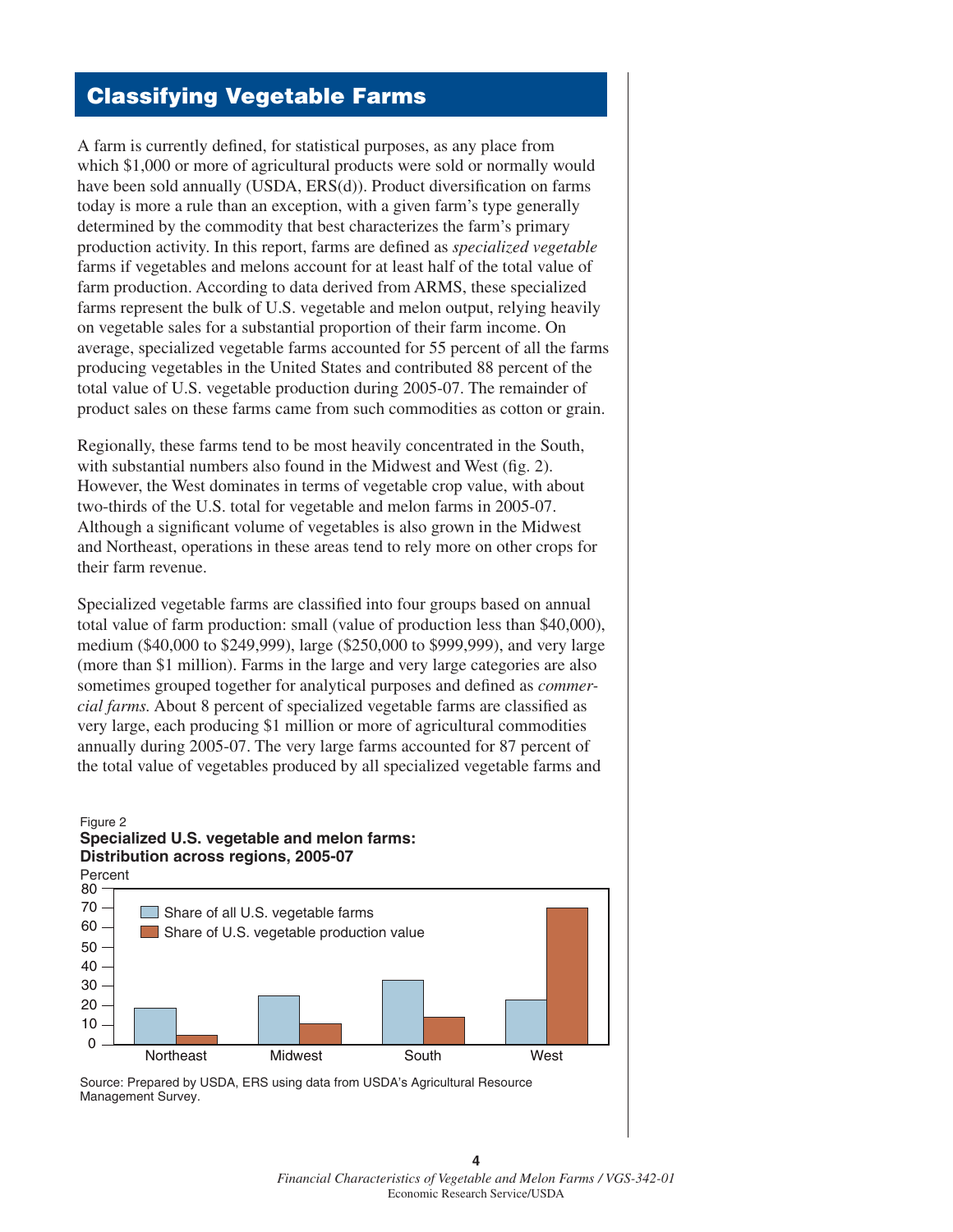tend to be concentrated in the West. Vegetable and melon farms that produced less than \$40,000 worth of commodities (small farms) per year made up 67 percent of these farms yet accounted for just 1 percent of the total value of U.S. vegetable production. Small farms are largely concentrated in the South.

Given the inherently risky nature of agricultural production, commercial farms may look to commodity diversification (spreading production and market risk) as an important financial strategy. In general, U.S. farms that are medium sized or larger are more likely to produce multiple commodities, with about three-fifths of all farms in these groups producing three or more commodities (Hoppe et al.). During 2005-07, according to ARMS data, medium and larger specialized vegetable and melon farms produced an average of two commodities.2

The specialized vegetable and melon farm group consists of hundreds of individual commodity markets, most of which feature unique supply-and-demand characteristics. Thus, the aggregate data for specialized vegetable and melon farms may not be representative of any single commodity within the industry. This is also true to a lesser extent for farms raising individual vegetables, which may serve both fresh and processed markets, such as sweet corn or tomatoes. In the case of tomatoes, cash receipts per acre for fresh-market tomatoes differ radically from those for tomatoes grown for processing. This is due largely to much higher unit prices for fresh-market products. While an acre of processing tomatoes (based on f.o.b. plant door price) was valued at \$2,476 during 2005-07, an acre of fresh tomatoes was valued at \$12,212 (based on f.o.b. shipping-point price). Manual labor requirements for harvesting make the costs of producing an acre of fresh tomatoes much greater than those for processing tomatoes, which are mechanically harvested. According to a 2008 sample budget prepared by the University of California, the total cost for an acre of processing tomatoes grown in the Sacramento Valley was \$2,555 (Miyao et al.). In comparison, the University of Florida estimated total costs (including hand harvest and packing) for an acre of fresh market tomatoes grown in the southwestern Florida area as \$13,974 in 2005-06 (University of Florida (a)).<sup>3</sup>

For most field-grown crops, farm size influences unit production costs and farm income. Small farms are generally associated with a low volume of production, high per unit costs, and low net farm income. According to ARMS data, the average size (measured in acres) of all specialized vegetable and melon farms during 2005-07 was 254 acres, of which 78 percent were harvested cropland. Regionally, average farm size ranged from 545 acres in the West to 155 acres in the Midwest. Harvested cropland as a percentage of total operated acres was much larger in the West, about 94 percent, compared with 79 percent in the Midwest, 58 percent in the South, and 51 percent in the Northeast.

 $2$  It is important to note that vegetables and melons were considered to be a single commodity in this analysis because of limited commodityspecific detail collected by ARMS for high-valued crops. In practice, most commercial vegetable farms produce several vegetable crops.

<sup>3</sup>A California budget was chosen for processing because the State produces 95 percent of the Nation's processing tomatoes. A Florida budget was chosen because the State is the leading producer of fresh market tomatoes, and southwestern Florida is the primary producing area. The years chosen were the closest available to the 2005-07 period.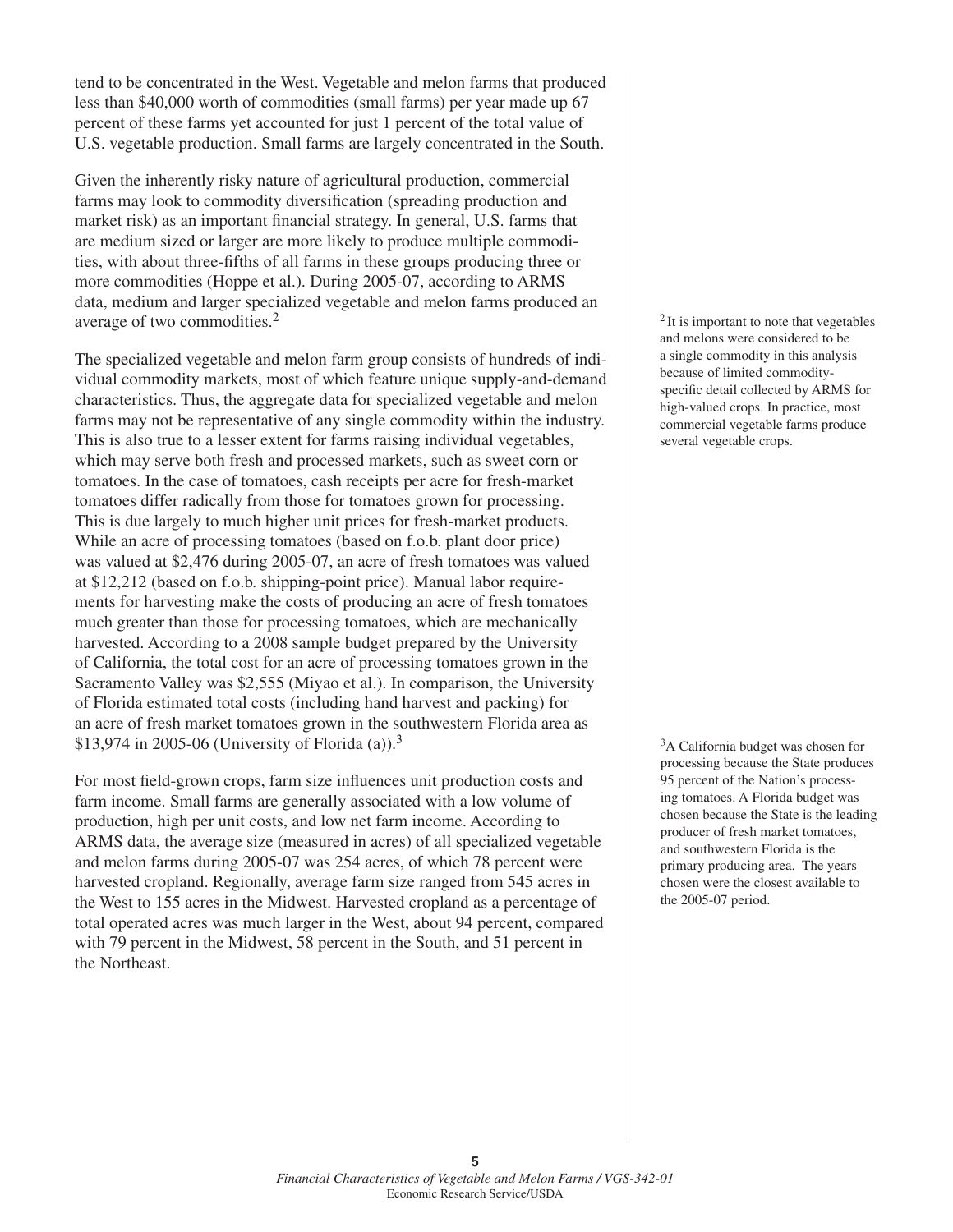# Vegetable Production Concentrated on Large Farms

As with most agricultural commodities, vegetable production has become increasingly concentrated over time as larger, more efficient farms have garnered a greater share of the domestic market. Thus, it is no surprise that ARMS data reveal that a majority of U.S. vegetable output comes from the largest farms. About 8 percent of all specialized vegetable and melon farms produced \$1 million or more of agricultural commodities per year during 2005-07. These large commercial farms accounted for 87 percent of the total value of U.S. vegetable production (fig. 3). Given the relatively high per acre values of such crops as potatoes, tomatoes, peppers, and asparagus, harvested area of these commodities is highly concentrated among farms with more than \$1 million in sales per year. For example, data from the 2007 Census of Agriculture show that 93 percent of the area for tomatoes grown for processing and 83 percent of the area for all potatoes come from farms with \$1 million or more in sales. Potatoes and tomatoes are the two single largest U.S. vegetable crops in terms of production and per capita use. Combined, these two crops account for about one-fourth of all vegetable and melon cash receipts.

Specialized vegetable and melon farms that annually produced less than \$40,000 worth of commodities (many are part-time operations) made up 68 percent of all specialized vegetable and melon farms yet accounted for just 1 percent of the value of vegetable and melon production in 2005-07. Although relatively minor on a national scale, the output of these farms serves a niche of growing importance in local markets. These small operations, many of which are limited by climate to short growing seasons, help meet the demand of retailers, restaurants, and farmers' markets for locally produced vegetables and melons.



Source: Prepared by USDA, ERS using data from USDA's Agricultural Resource Management Survey.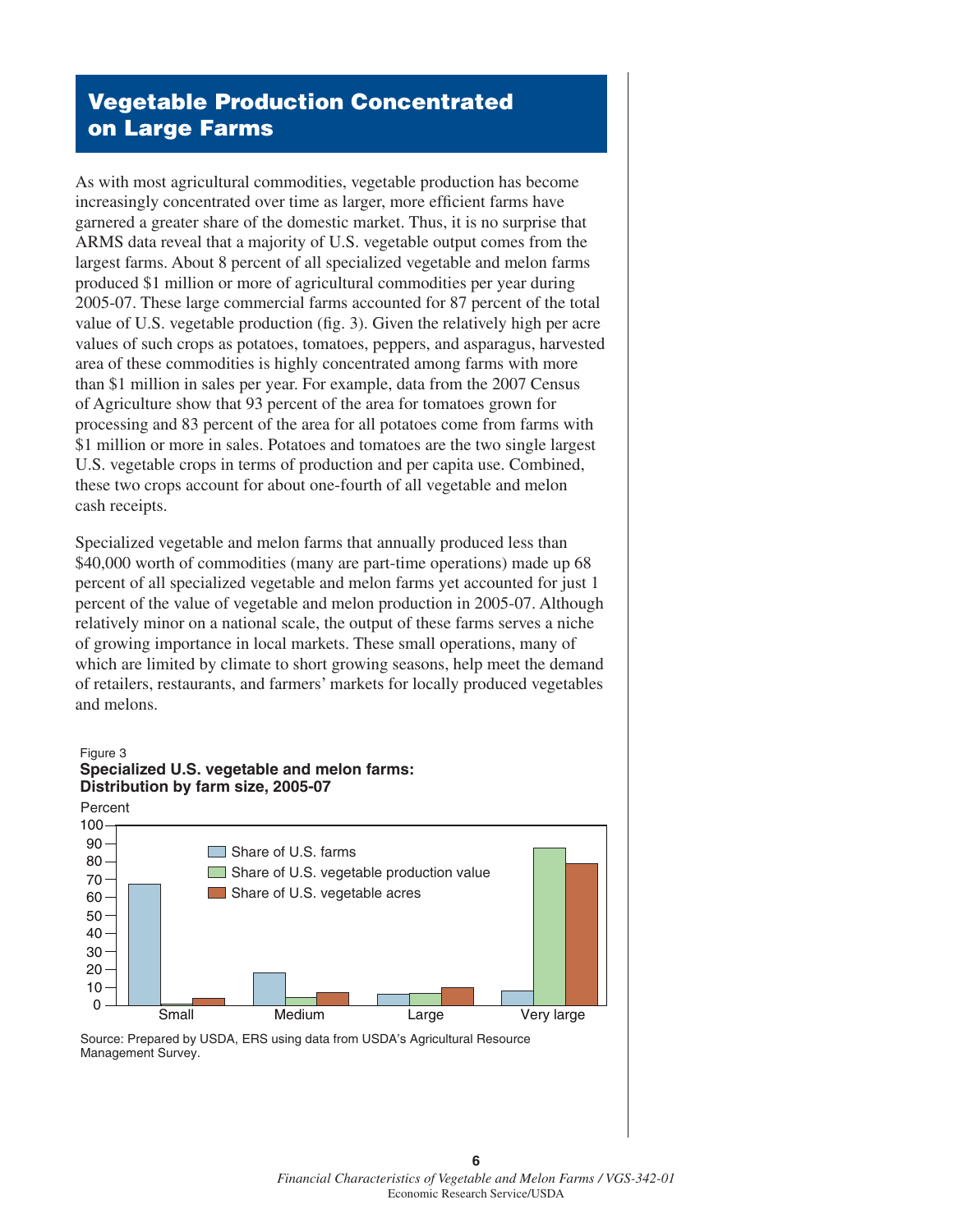The concentration of output on larger operations is also reflected in operator characteristics. Most growers operating large or midsized farms consider farming to be their primary occupation. In 2005-07, about 98 percent of the operators of very large vegetable farms and 95 percent of those on midsized farms considered farming to be their major occupation. Over the same period, only 42 percent of the operators of small vegetable farms said farming was their major occupation, a dropoff from 56 percent in 1990.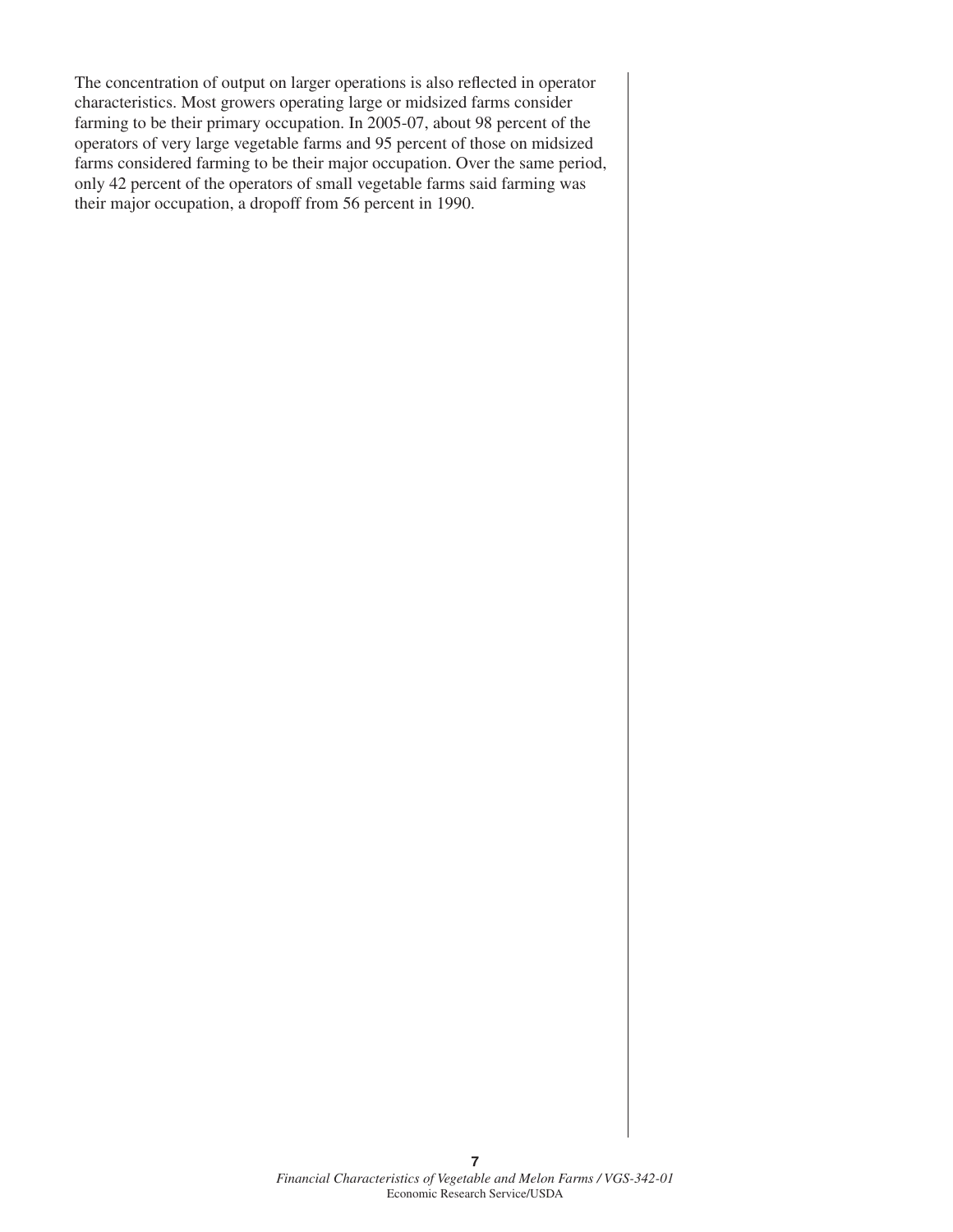# Financial Well-Being of Vegetable Farms Mixed

The financial well-being of U.S. specialized vegetable and melon farms has changed over the past decade. In general, the financial position of these farms appears to have improved between 1999-2001 and 2005-07. As expected, conditions varied by region, with ARMS data showing farms in the West and Midwest being better off than those in the South and Northeast. In the South (especially in Florida and Texas), severe weather incidents (largely hurricanes and freezes) and continued pressure from imports has eroded the sector's financial standing. Like other farmers, vegetable and melon growers operate in a risk-laden industry. Growers are subject to annual variations in income caused by changing markets and weather-related disruptions in production. Although crop insurance and Federal disaster relief can blunt the inevitable financial trauma caused by drought, untimely frost, and other weather extremes, vegetable and melon growers receive little protection from unforeseen gyrations in input costs and commodity prices.

USDA classifies the financial condition of a farm business as favorable if it has a debt-to-asset ratio of 40 percent or less and a positive net cash income. In the aggregate, 72 percent of all specialized vegetable and melon farms were classified as being in "favorable financial condition" during 2005-07 (fig. 4), compared with nearly 63 percent for all other U.S. farms. Among very large specialized vegetable and melon farms, 60 percent were grouped into the favorable category, compared with 65 percent for all other types of large farms and ranches in the United States. On the other hand, about 28 percent of all specialized vegetable and melon farms were in weak financial condition in 2005-07 because they either had more than \$40 of debt for each \$100 of farm assets or suffered negative net cash farm income. In general, it is not unusual for farms to experience negative net cash income in any given year because of poor weather, extremely low market prices, or other temporary conditions.





# **Share of vegetable and melon farms in favorable financial condition**

**8** *Financial Characteristics of Vegetable and Melon Farms / VGS-342-01* Economic Research Service/USDA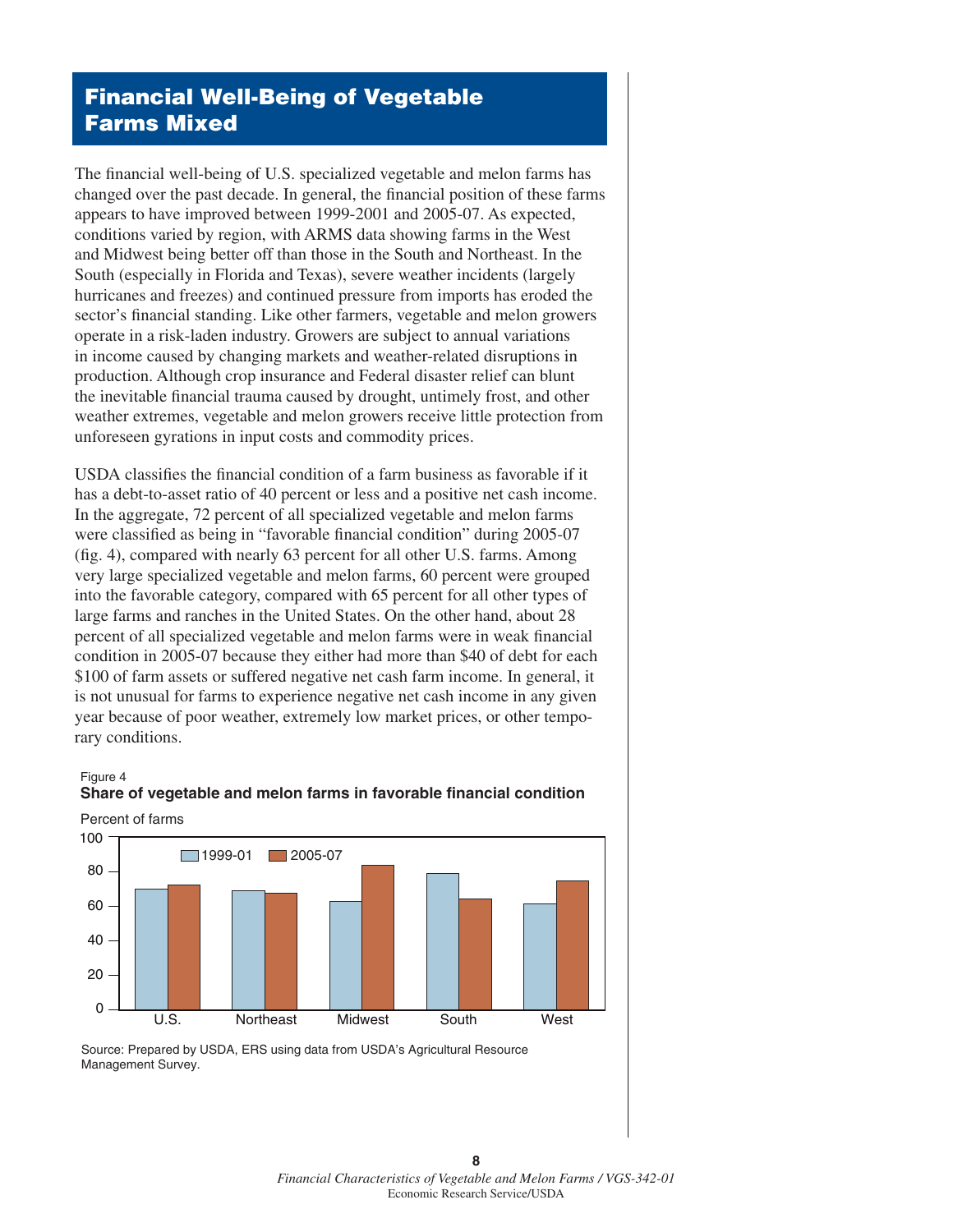During 2005-07, about 75 percent of specialized vegetable and melon farms in the West were considered to be in a favorable financial condition. This was a marked improvement over 1999-2001 when only 61 percent were in a favorable position, largely because of reduced farm income during those years. The lower income was likely the result of an extended period of low prices for vegetables and melons, which largely occurred during 1999 and 2000. Despite periods of low prices and revenue reductions that seem to define the sector at times, few specialized vegetable and melon farms in the West have fallen into market-induced financial trouble over the past decade. In fact, only 4 percent of farms in the West were classified as being so weak that they were considered vulnerable to failure. In the Midwest, where contract-based processing vegetables provide a steady foundation, 84 percent of specialized vegetable and melon farms were considered to be in favorable financial condition during 2005-07, up from 63 percent during 1999-2001.

Conversely, the financial situation of specialized vegetable and melon farms in the South declined between 1999-2001 and 2005-07. In the South, growers in States such as Texas and Florida have likely been under financial pressure from several years of weather-related production problems and various competitive issues leading to lost market share (e.g., increasing imports, rising demand for greenhouse vegetables eroding the market share of field-grown crops). Over the past decade, many firms have left the business or have merged with other farms. For those remaining, despite increasingly marginalized incomes, only 5 percent of vegetable and melon operations in the South have fallen into the vulnerable category in the last decade.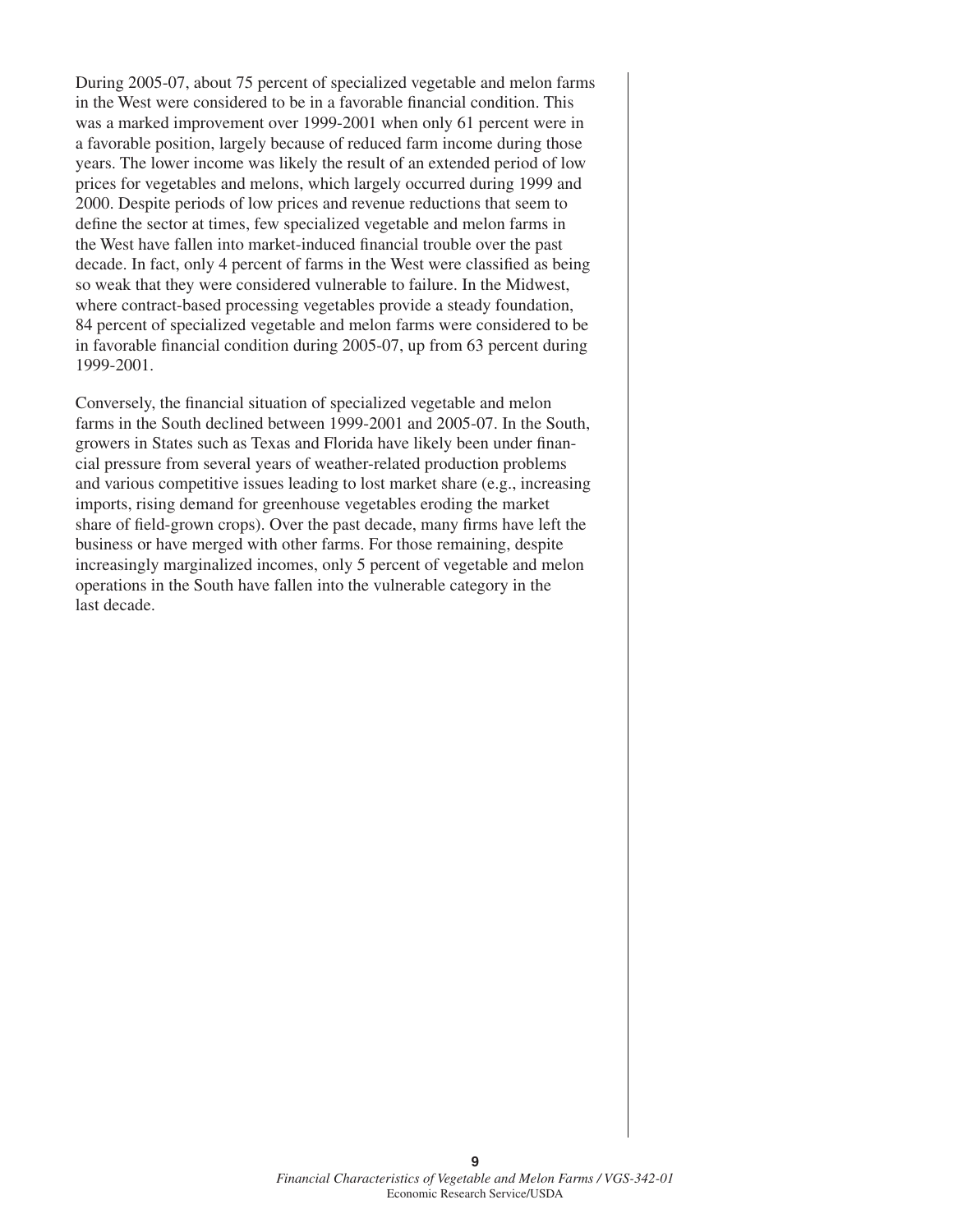# Financial Ratios: Solvency and Efficiency Improves

The financial performance of specialized vegetable and melon farms can be evaluated using a variety of financial ratios illustrating the relationship between various income and balance sheet variables at particular points in time (in this case, 3-year averages) (Short). These ratios provide a means of monitoring the financial well-being of an industry by region and sales class over time, while also allowing comparative analysis of specialized vegetable farms with other farm types. Although there are many applicable ratios, this analysis focuses on a few selected ratios that specifically measure *solvency* (e.g., debt-to-asset ratio, debt-to-equity ratio), *profitability* (e.g., returns-onassets ratio, operating profit margin ratio), *efficiency* (e.g., operating-expense ratio), and *liquidity* (e.g., the current ratio, debt-servicing ratio).<sup>4</sup>

## **Solvency Improves**

A critical measure of farm solvency indicative of the level of financial risk, the *debt-to-asset ratio* can help identify the relative debt burdens of farm businesses. Farms with excessive amounts of debt may have difficulty borrowing money for operating funds or expansion or may eventually be forced to default on loan payments during extended periods of low farm income. During 2005-07, the debt-to-asset ratio of all specialized vegetable and melon farms averaged 11.7 percent (\$11.70 of debt for every \$100 of farm assets), an improvement from 12.6 percent during 1999-2001 (table 1). Although improved, the solvency ratio for specialized vegetable and melon farms was above the 8.0 percent average for all other U.S. farms and ranches in 2005-07. According to ARMS data, as farm size increases, specialized vegetable and melon farms become more leveraged, with the debt-to-asset ratios running from a low of 4.9 percent for the smallest farms (annual sales of less than \$40,000) to 16.6 percent for very large farms (annual sales of

4For definitions of many of the terms and ratios used in this report, visit the glossary page of the ERS Farm Income and Costs Briefing Room at www.ers.usda.gov/briefing/farmincome/glossary/glossary.htm

Table 1

| Selected financial ratios for specialized U.S. vegetable and melon farms <sup>1</sup> |  |  |
|---------------------------------------------------------------------------------------|--|--|
|---------------------------------------------------------------------------------------|--|--|

| Financial ratio <sup>2</sup>    | 1999-2001 | 2002-04 | 2005-07 | 1999-2007 |
|---------------------------------|-----------|---------|---------|-----------|
|                                 |           |         | Percent |           |
| Debt-to-asset ratio             | 12.6      | 13.7    | 11.7    | 12.6      |
| Debt-to-equity ratio            | 14.4      | 15.8    | 13.3    | 14.4      |
| Return on assets                | 0.8       | 5.1     | 7.2     | 4.8       |
| Operating profit margin         | 1.7       | 11.9    | 17.5    | 11.3      |
| Debt coverage ratio             | 3.2       | 5.4     | 6.2     | 5.1       |
| Operating expense ratio         | 86.6      | 76.4    | 75.1    | 78.7      |
| Debt servicing ratio            | 4.8       | 4.6     | 4.6     | 4.7       |
| Current ratio (working capital) | 2.8       | 1.9     | 2.3     | 2.3       |

1Averages over indicated periods.

2 See text for ratio definitions.

Source: Prepared by USDA, ERS using data from USDA's Agricultural Resource Management Survey.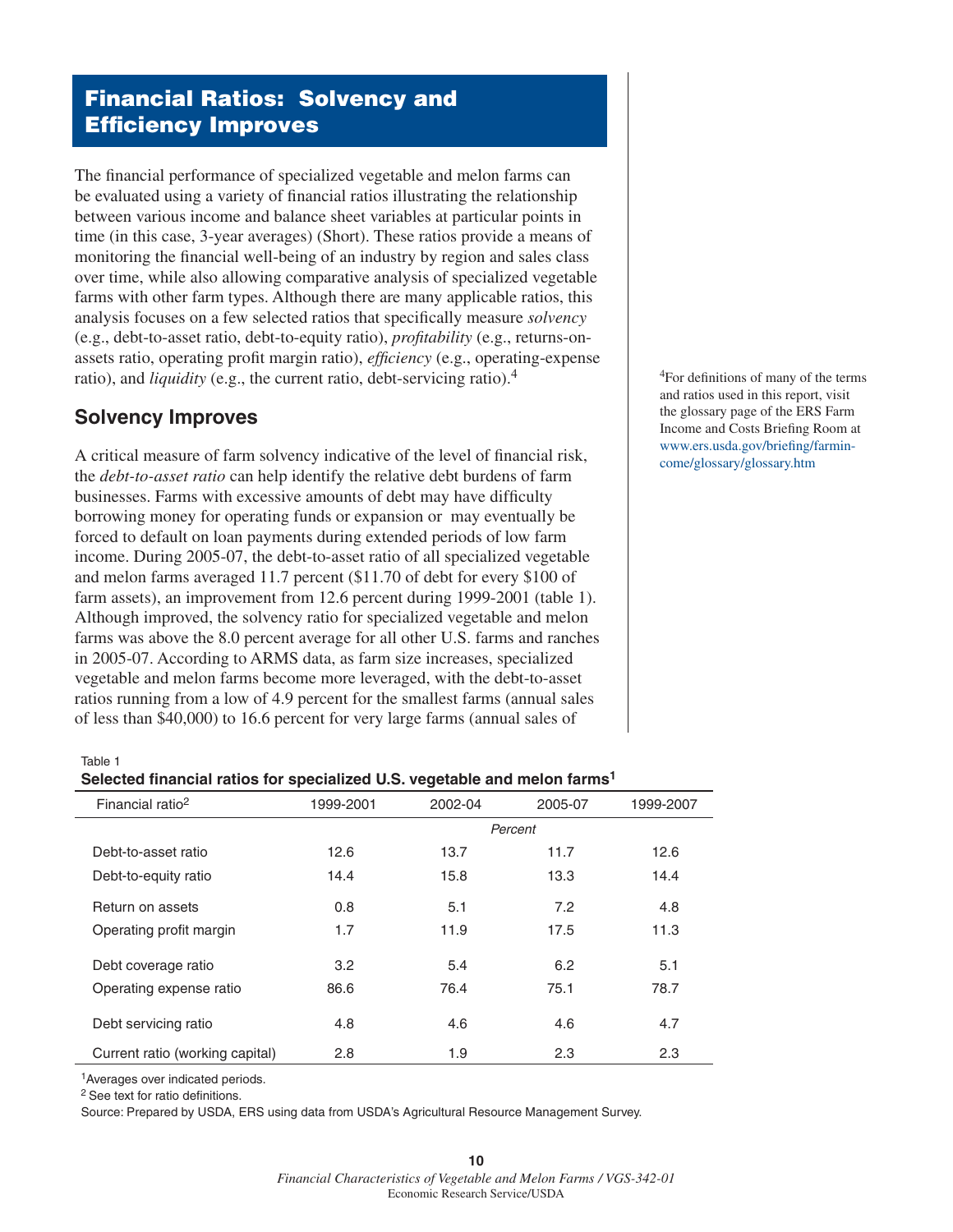\$1 million or more). This higher range was comparable with the 17.1 percent for all other U.S. very large farms and ranches.

As in most regions, vegetable farms in the Northeast consist of a combination of commercial farms (such as growers of sweet corn in New York or potatoes in Maine) and small part-time operations, with the latter more prevalent. Some small farms operate part-time as "u-pick" operations and/or serve local markets and farm stands. These vegetable and melon farms are not heavily capitalized but tend to sit on valuable land since many are nestled on the urban fringe. As a result, the debt-to-asset ratio for vegetable and melon farms in the Northeast was a very low 6.4 percent during 2005-07.

In the Midwest, especially in States such as Wisconsin and Minnesota, about two-thirds of vegetable and melon production is geared toward the processing market (e.g., sweet corn, green beans, green peas, and cucumbers). States like Michigan and Ohio are active in both fresh and processing vegetable markets. With a substantial share of processing vegetables grown on midsized farms in the Midwest, farms in this region tend to be more highly capitalized than farms in the Northeast or South (because processing vegetable production is highly mechanized). As a result, the debt-to-asset ratio on Midwest vegetable and melon farms was 10.4 percent—higher than in the Northeast but still very favorable compared with most farm and nonfarm businesses.

The West (which includes the Northwest) is a very productive region, featuring many large commercial vegetable and melon farms, which provide more than half of all national vegetable output. This region recorded a debt-to-asset ratio of 15.2 percent in 2005-07 (down from 17.2 percent in 1999-2001), indicating greater use of debt capital than other regions. Still low relative to most industries, the larger ratio in the West reflects greater average farm size (more real estate debt), the use of larger and more expensive machinery (greater capital requirements), and a longer growing season (ability to double crop, which requires more short-term operating capital). Such farms generate more revenue but also require greater debt exposure than smaller, less mechanized farms in the South and Northeast. For example, according to the 2007 Census of Agriculture, California vegetable and melon farms averaged 616 acres (third in size in the State behind cotton farms and beef ranches), with an average of \$1.58 million in annual production expenses and \$429,000 in farm machinery per farm. In comparison, New York vegetable and melon farms averaged 182 acres (third largest in the State behind oilseed/grain farms and dairy farms), with an average annual per farm production expense of about \$139,000 and about \$131,000 in farm machinery.

The *debt-to-equity ratio* is an indicator of the relative share of funds invested by both farm operators (equity) and their lenders (debt). This is a measure of a farm's financial leverage, with higher values generally associated with increased business risk—especially for those farms that may already be experiencing cash flow problems. This ratio is also an indicator of a farm's ability to repay creditors, with an increasing ratio over time indicating the farm may be relying more on debt financing than on farm income. During 2005-07, specialized vegetable and melon farms posted an average debt-to-equity ratio of 13.3 percent—down from 14.4 percent during 1999-2001.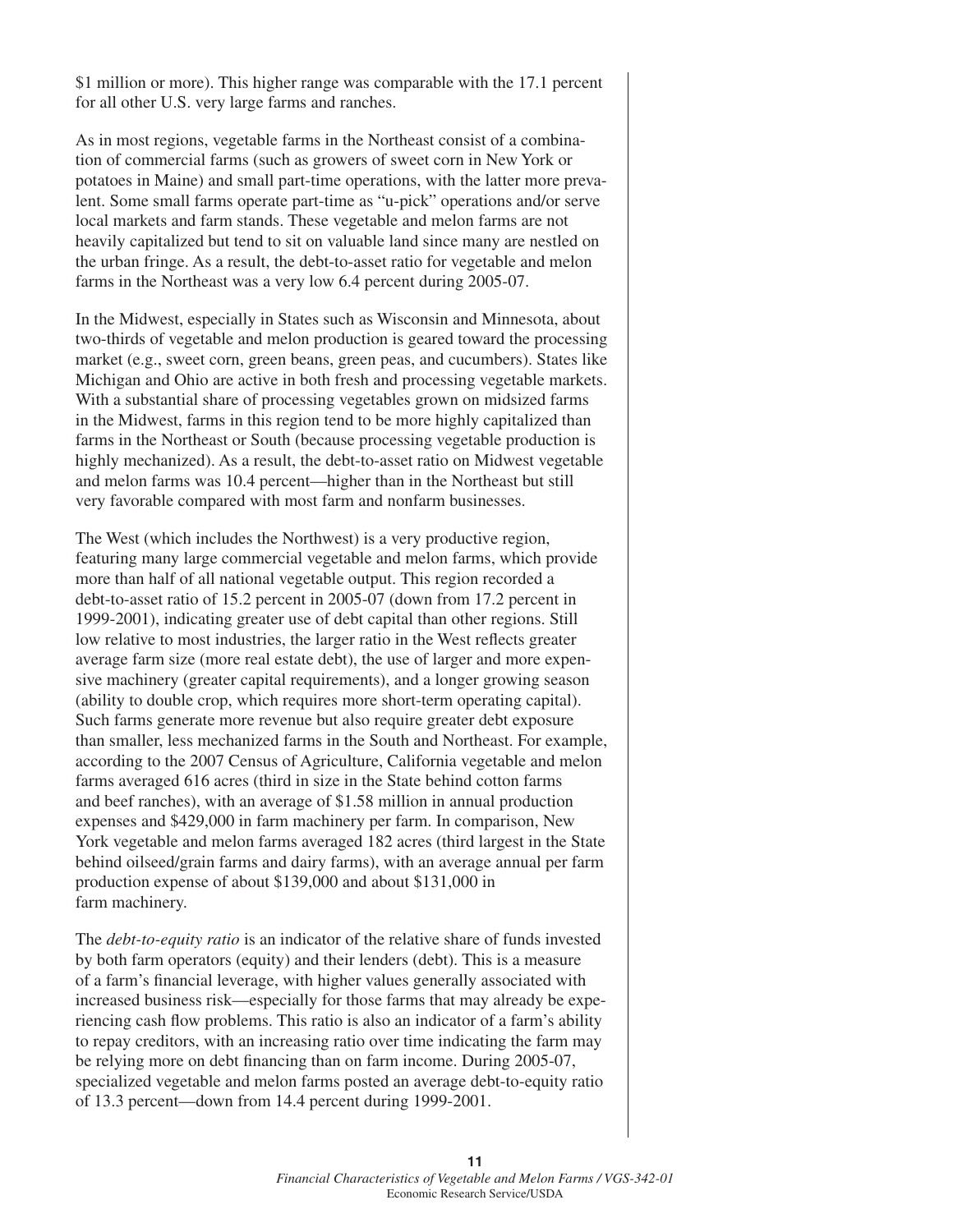Because of larger farm size and heavy investment in farm equipment (and cooling, packing, and storage facilities for integrated grower-shippers), farms in the West had the highest debt-to-equity ratio, 17.9 percent, during 2005-07—down from 20.8 during 1999-2001. With high land values and relatively limited debt, the lowest debt-to-equity ratio was 6.8 percent in the Northeast, where average farm sizes are also smaller and less capital intensive than those in other regions. Nationally, small (and, often, largely self-financed) vegetable and melon farms enjoyed a very favorable average debt-to-equity ratio of just 5.2 percent during 2005-07. Meanwhile, very large farms (such as those growing processing tomatoes, celery, and lettuce), which generally require more leverage to plant and harvest multimillion dollar crops, had a debt-to-equity ratio of just under 20 percent during 2005-07.

## **Profitability Improves**

Serving as a measure of profitability, the *return-on-assets ratio* measures the net income a farm business generates per dollar of farm assets. The largest specialized vegetable farms produced \$16.61 of net farm income for every \$100 of assets in 2005-07, while the smallest vegetable farms lost \$4.88 for each \$100 of assets. For other types of farms and ranches, net income generated per \$100 of farm assets was \$10.02 in the largest size group, while there was a \$2.15 loss per \$100 of assets in the smallest size group. Among farms in all regions, those in the West, which has a preponderance of large and very large vegetable and melon farms, had more assets, employed them more profitably, and generated the most net income per dollar of assets. Farms in the Midwest and South had the next highest totals.

The *operating profit margin* indicates farm profit (net income) per dollar of production value and is another useful measure of farm business profitability. This ratio is the proportion of a farm's revenue remaining after expenses. A strong (high) operating margin better enables a farm to handle fixed costs and service debt. Based on this measure, the largest specialized vegetable and melon farms were the most profitable in 2005-07, generating \$24.68 of profit for each \$100 of commodities they produced. The profit margin for other kinds of large farms and ranches was similar at 24.2 percent of gross production value. The small and midsized specialized vegetable farms had negative profit margins, with small farms losing \$77.66 and midsized farms losing \$26.30 per \$100 of farm production value*.*

Profit margins fluctuate over time with changes in supply and demand caused by such factors as severe weather events (freezes and hurricanes), the business cycle (recessions and expansions), and changes in world trade (trade agreements). For example, the recession of 2001 sharply reduced demand (especially in the foodservice sector), slowing revenue growth. Meanwhile, strong yields led to large supplies and low prices during 1999 and early 2000. These events reduced vegetable farm revenue, leading to generally low operating profit margins during 1999-2001.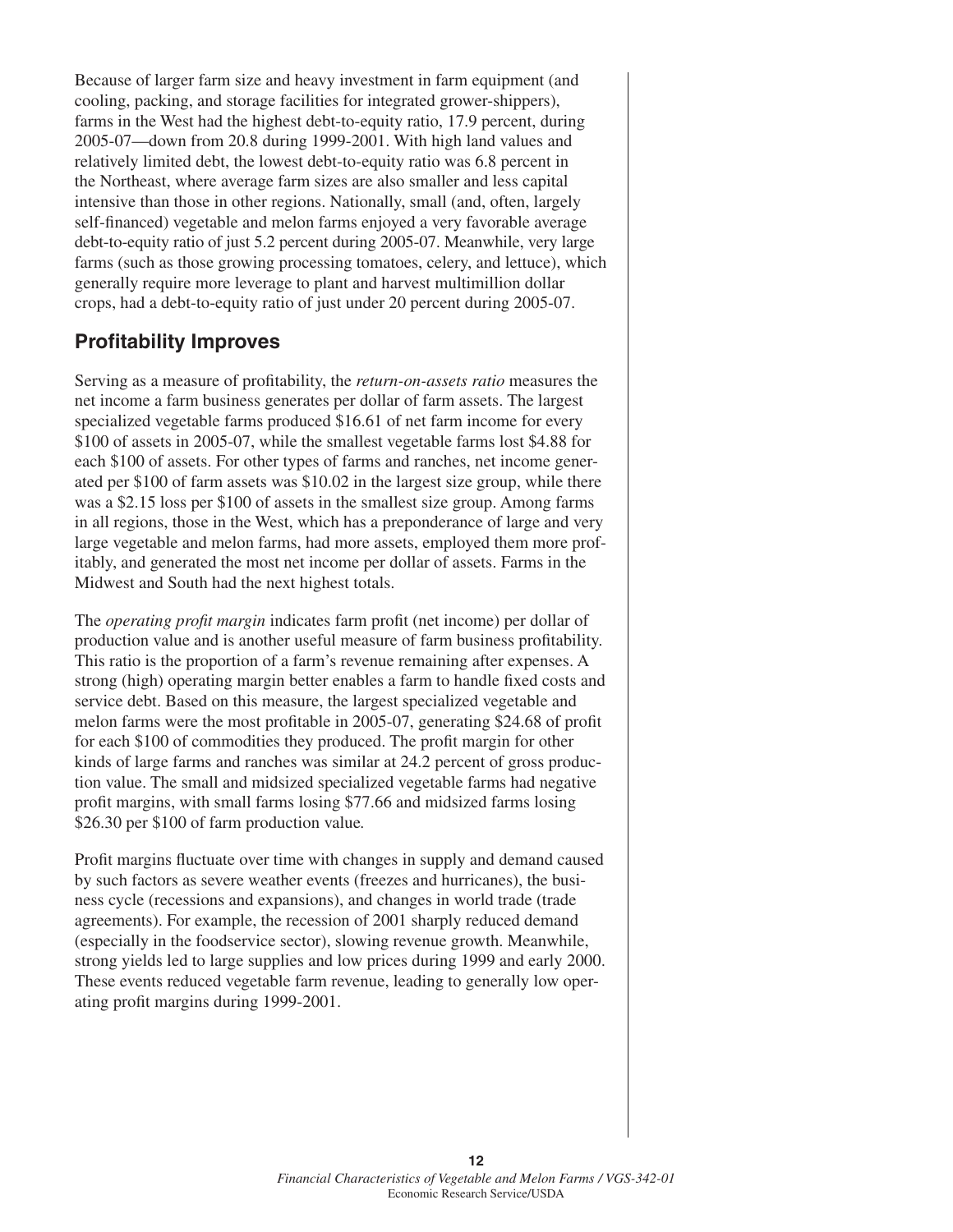## **Efficiency Increases**

Producing vegetables and melons is a costly, input-intensive process that demands a high level of management precision and input efficiency. An indicator of this efficiency is the *operating-expense ratio,* which shows how much a farm business spends on inputs for each dollar of income produced (as expected, the lower the better) (fig. 5). During the normal course of business, vegetable and melon farms must cover expenditures for labor, seed and plants, fertilizer, and a host of other inputs. The largest specialized vegetable farms spent \$73.23 on inputs for every \$100 of farm income in 2005-07, compared with \$73.64 for all other very large farms and ranches. Very large farms and those in the West were generally the most efficient in this regard. Vegetable and melon farms in the West had a ratio of 72.8 percent during 2005-07, compared with farms in the South, which reported a less efficient 84.7 percent.

#### Figure 5 **Specialized U.S. vegetable and melon farms: Operating expense ratio by sales class**

0 20 40 60 80 100 120 140 1999-01 2005-07 Percent All farms Less than \$40,000 \$40,000- \$249,999 \$250,000- \$999,999 \$1,000,000 or more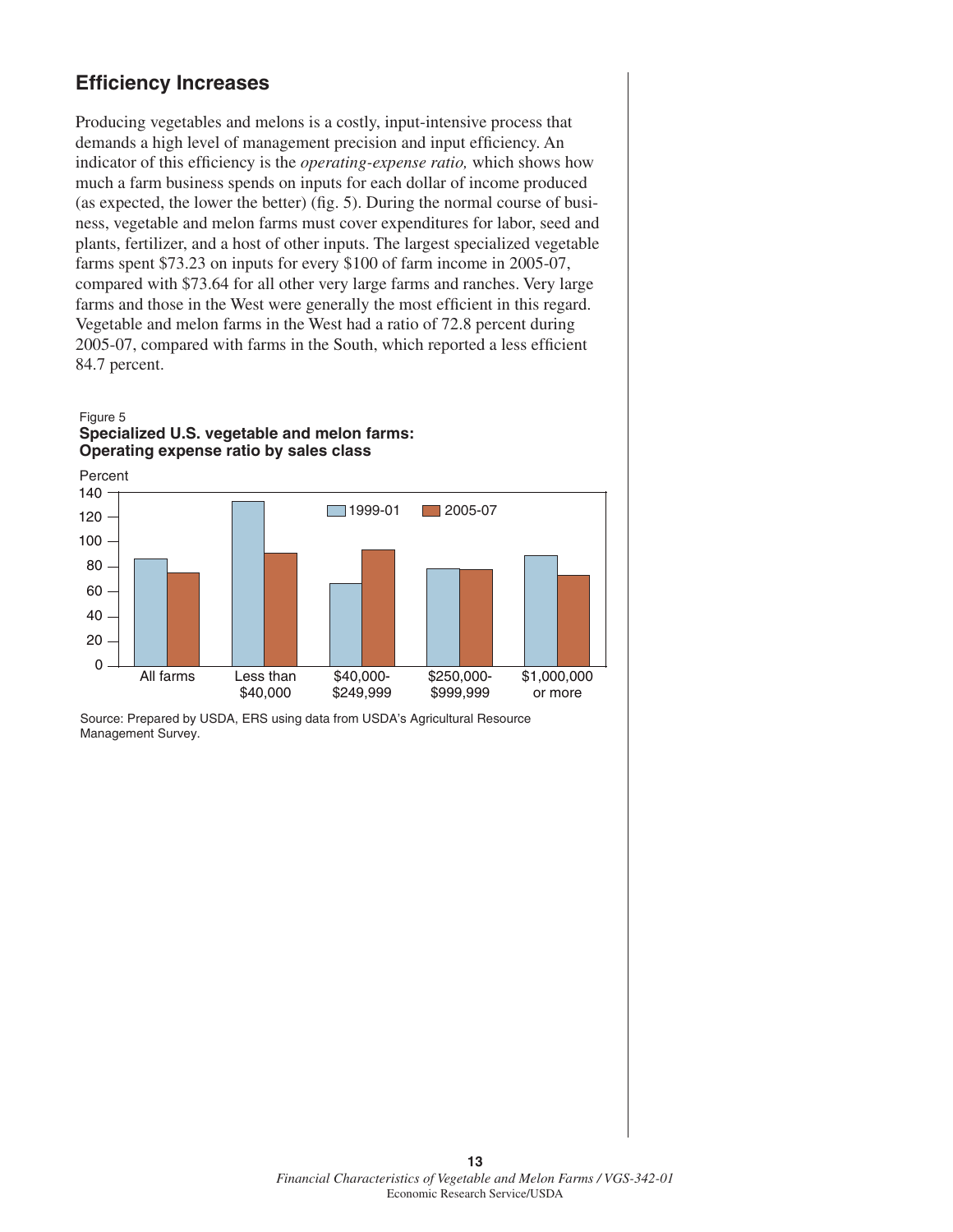# Repayment Capacity Improves

Despite its importance, the debt-to-asset ratio alone is not generally considered sufficient evidence of impending default because it does not provide enough information about the year-to-year economic well-being of the farm household. For example, even farm businesses with high debt-to-asset ratios may be able to easily make scheduled principal and interest payments if they have strong cash flow. Thus, analysts favor a measure of repayment capacity that incorporates both income and debt payment obligations, the *debt coverage ratio.* This ratio, which is adjusted farm and off-farm net income divided by loan payments, measures net income available for debt coverage relative to required debt service payments; the higher the ratio, the better.

The adjusted 2005-07 net income of specialized vegetable and melon farms was 6.2 percent greater than the amount needed for debt service—up from just 3.2 percent in 1999-2001 (see table 1). The largest specialized vegetable and melon farms had 7.3 percent of their 2005-07 net income left after servicing debt, compared with 4.9 percent for all other types of farms and ranches in the same size group.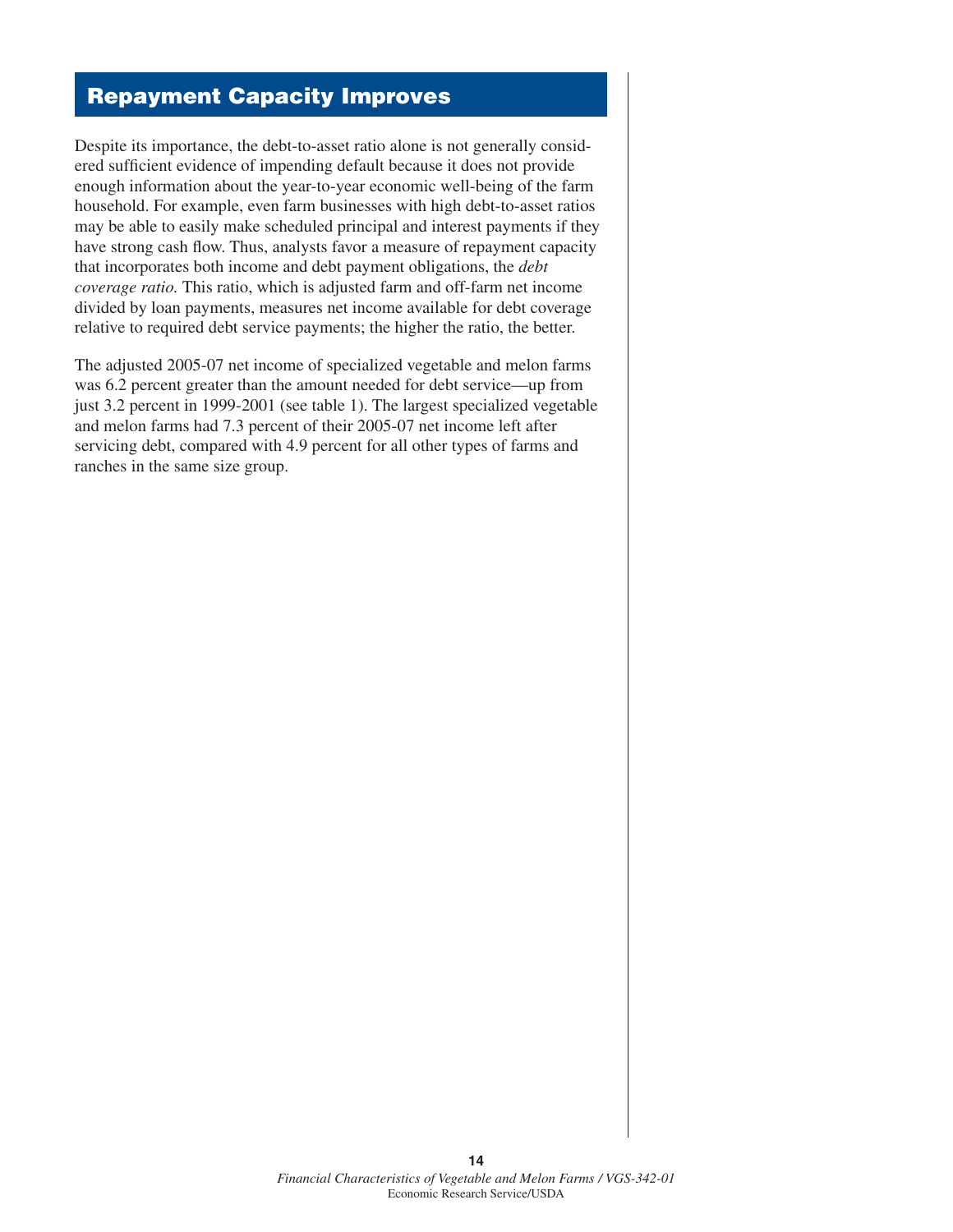## Liquidity Down Slightly

Indicators of liquidity reflect the ability of the farm business to meet short-term financial obligations. One way to measure liquidity is through the *current ratio.* The current ratio is defined as current assets (includes purchased inputs, cash invested in crops in the ground, and prepaid insurance) divided by current liabilities (short-term debt, accrued interest, etc.). For most farm businesses, liquidity is especially important during times of tight credit as experienced during the current economic downturn. A strong current ratio (generally 2.0 or higher) is viewed favorably by lenders who must gauge ability to repay loans—especially within an industry like agriculture that is subject to more income variability than most other industries. Lenders who finance such things as annual or seasonal operating loans would be keenly aware of liquidity measures such as the current ratio. They would also be concerned with the mix of vegetables to be planted (to spread risk), the existence of contracts with processors, projected product prices, availability of crop insurance, and the cost of inputs for the coming year.

Although it has a current ratio below the all-farm average, the specialized vegetable and melon production sector remains in a strong financial position in terms of liquidity. The current ratio of all specialized vegetable and melon farms averaged 2.3 percent during 2005-07, compared with 2.8 percent during 1999-2001, indicating a slight erosion in the ability to repay loans, but still favorable (above 2.0). Small and midsized farms and those in the Midwest and Northeast (where average farm size was the smallest) generally were the most liquid. This likely reflects lighter use of short-term financing (as indicated by lower interest expenses) than that of large farms and operations in the West that routinely rely on operating loans to finance their day-today operations. The current ratio for very large farms was 2.1 percent during 2005-07—compared with 3.2 percent during 1999-2001 (fig. 6). Vegetable farms in the West had a ratio of 2.2 percent during 2005-07, lower than both farms in the Midwest (3.7 percent) and all U.S. farms (3.4 percent).



# **Current ratio on U.S. vegetable and melon farms, by sales class**

Figure 6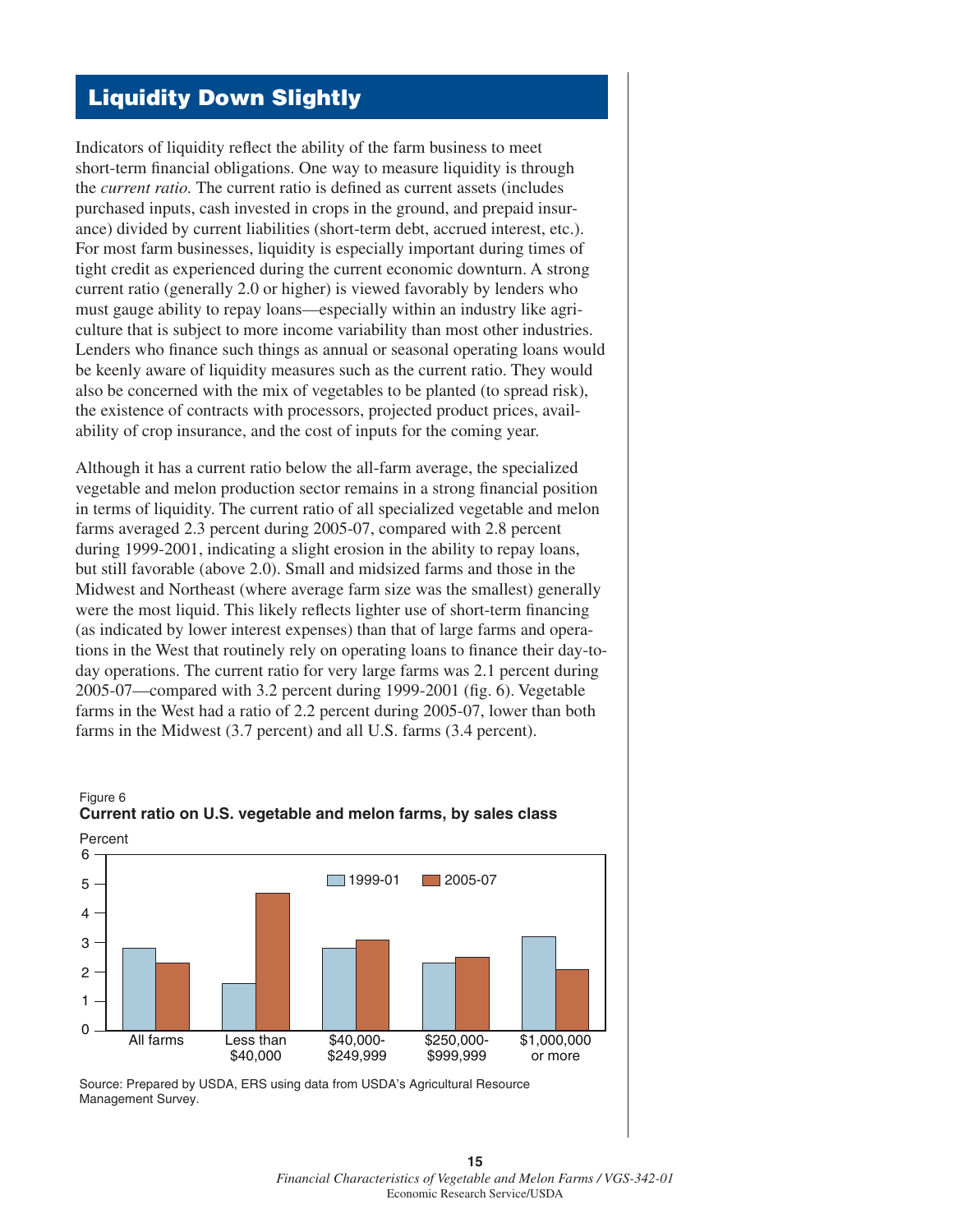Despite the differences, the current ratios suggest that both vegetable farms and all other farm types (based on the average) were still able to meet their short-term obligations. The lower current ratio suggests that specialized vegetable and melon farms make greater use of short-term loans, which would be consistent with the high-cost nature of this agricultural sector. For example, according to crop budgets prepared by the University of Georgia, variable operating costs per acre for dry bulb onions were expected to average about \$1,500 per acre in 2008, compared with \$267 for an acre of intensively managed irrigated wheat for grain (University of Georgia). Pre-harvest variable costs (cultural costs) were even greater for such crops as bell peppers in southwestern Florida (\$9,121/acre in 2008/09) and iceberg lettuce in central coast California (\$2,232/acre in 2009) (University of Florida (b); Smith et al.).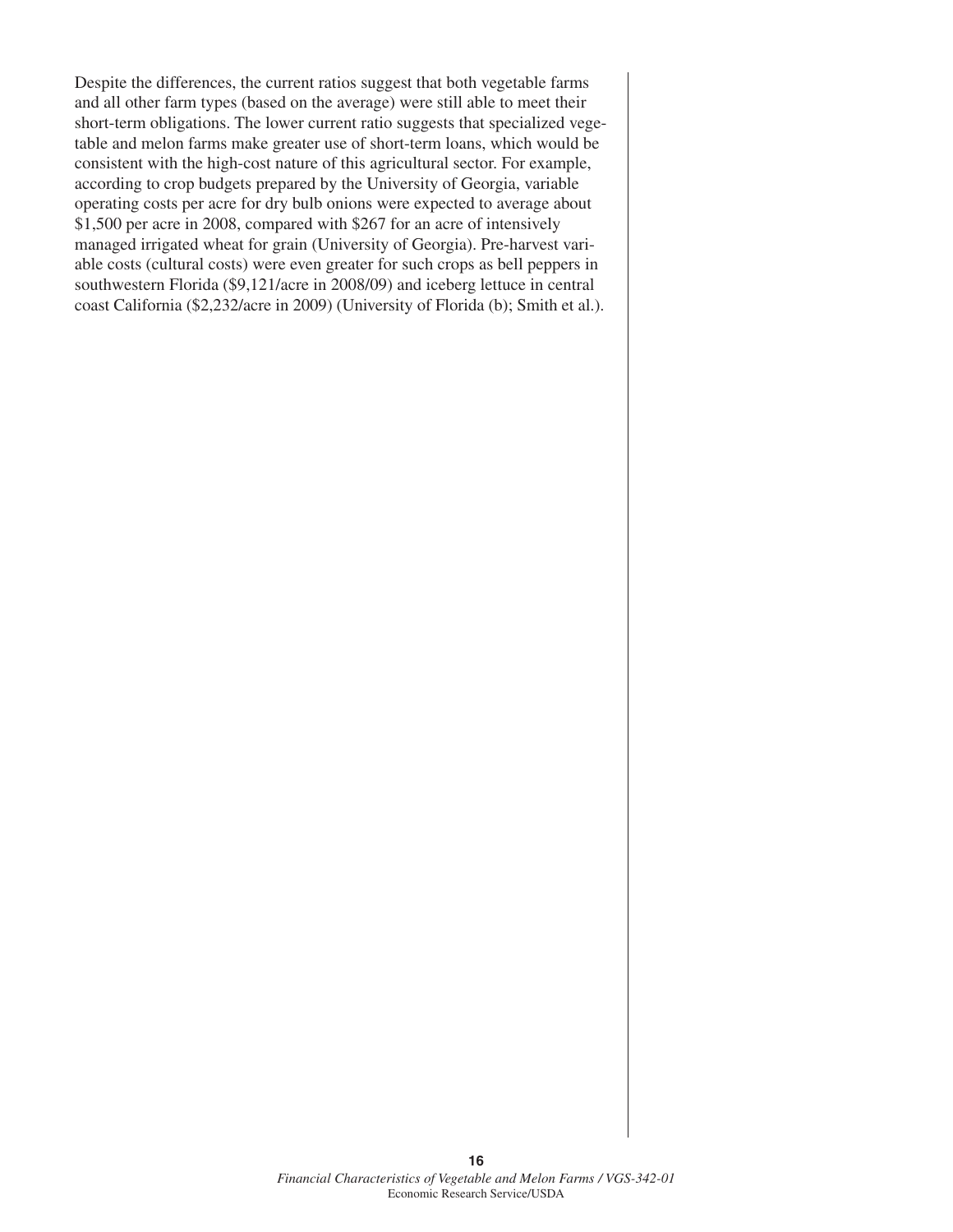## Net Farm Income Remains Variable

During 2005-07, nominal dollar net farm income across all specialized vegetable and melon farms averaged \$101,975 per year per farm, up from \$30,070 during 1999-2001. Net farm income represented about 25 percent of gross cash farm income of all specialized vegetable and melon farms in 2005-07, compared with 11 percent during 1999-2001. Given much larger average farm sizes, operations in the West received \$326,766 per farm in 2005-07—by far the largest net farm income among the regions (fig. 7). This represented about 27 percent of gross farm income. The largest vegetable and melon farms, many of which are in the West, averaged \$3 million per farm in total cash expenses during 2005-07. Average cash expenses on all other very large U.S. farms and ranches in the same size category were \$1.7 million smaller. At the same time, vegetable farm gross cash income averaged \$4.1 million per farm. As a result, the average net cash farm income on very large specialized vegetable and melon farms was 1.8 times that of all other very large farms and ranches.

After expenses were taken into account, farms in the Midwest (where the production of vegetables for processing is common) had the secondlargest net income among all farms. As in 1999-2001, vegetable farms in the Midwest realized the greatest share of gross farm income reaching the bottom line in 2005-07, with net farm income accounting for 31 percent of gross income—up from 19 percent during 1999-2001. During both time periods, expenses for farms in the Northeast (largely small operations) accounted for a greater share of gross income than farms in the other three regions. As expected, these averages mask substantial diversity within each region, as many States have large and very large vegetable and melon operations. For example, Southern States Florida, Georgia, and Texas have large and very large vegetable and melon farms, and New York has large and very large processing vegetable farms.

#### Figure 7 **Specialized U.S. vegetable and melon farms: Average per farm net income**



**17**  *Financial Characteristics of Vegetable and Melon Farms / VGS-342-01* Economic Research Service/USDA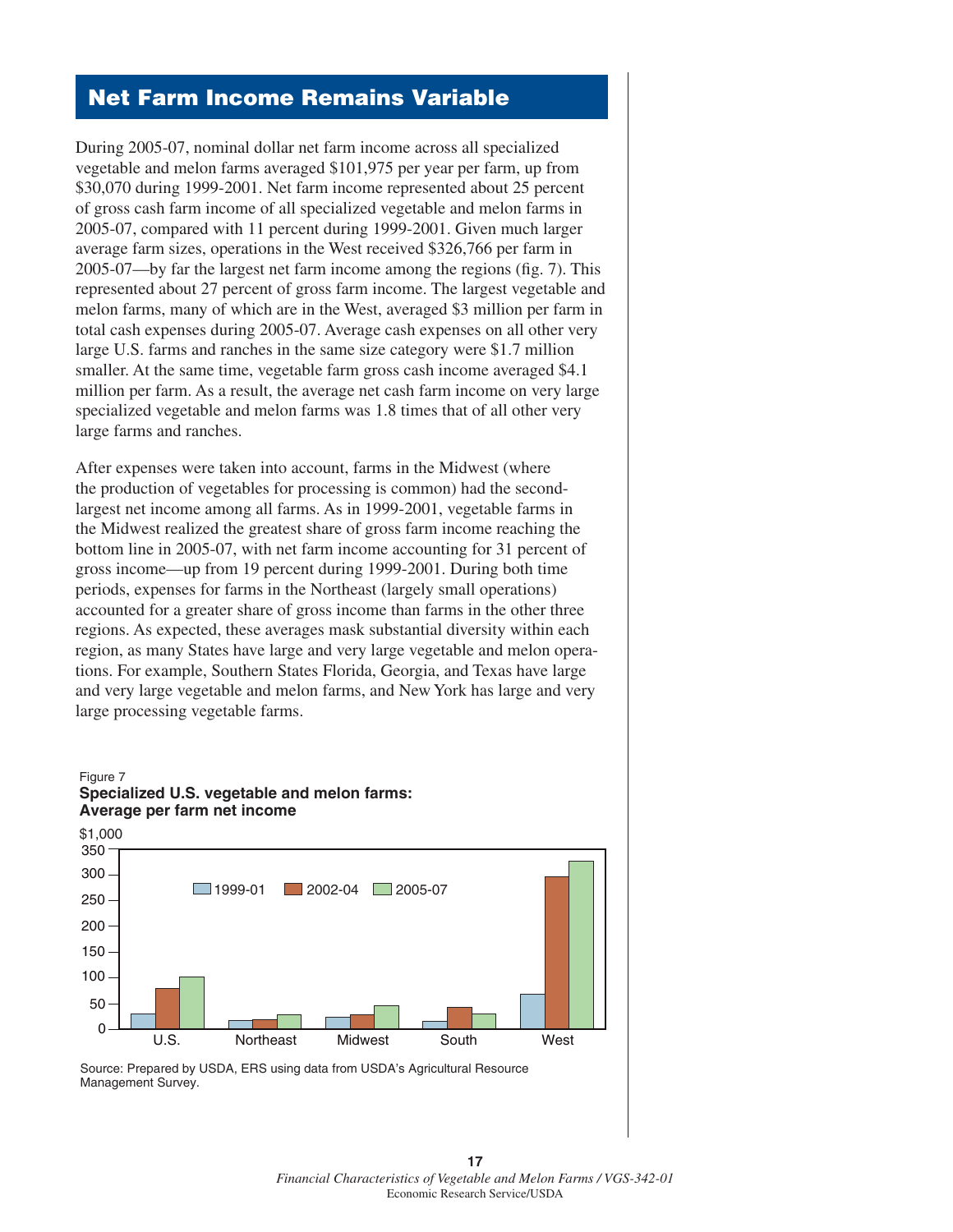Many market participants are involved in providing the resources needed by specialized vegetable and melon farms, and they share in the income the farms generate. These stakeholders include labor, financial institutions, landlords, and the Government. In 2005-07, farm laborers received \$21 in wages and benefits for each \$100 of gross cash farm income earned by vegetable operations. Having provided money for operating expenses and capital expenditures, lenders received \$2.20 in interest payments per \$100 of gross cash income. State and local governments maintain roads, water systems, and other infrastructure needed by farms. Governments received \$1.20 in property taxes and license fees for every \$100 in gross cash farm income of vegetable operations in 2005-07.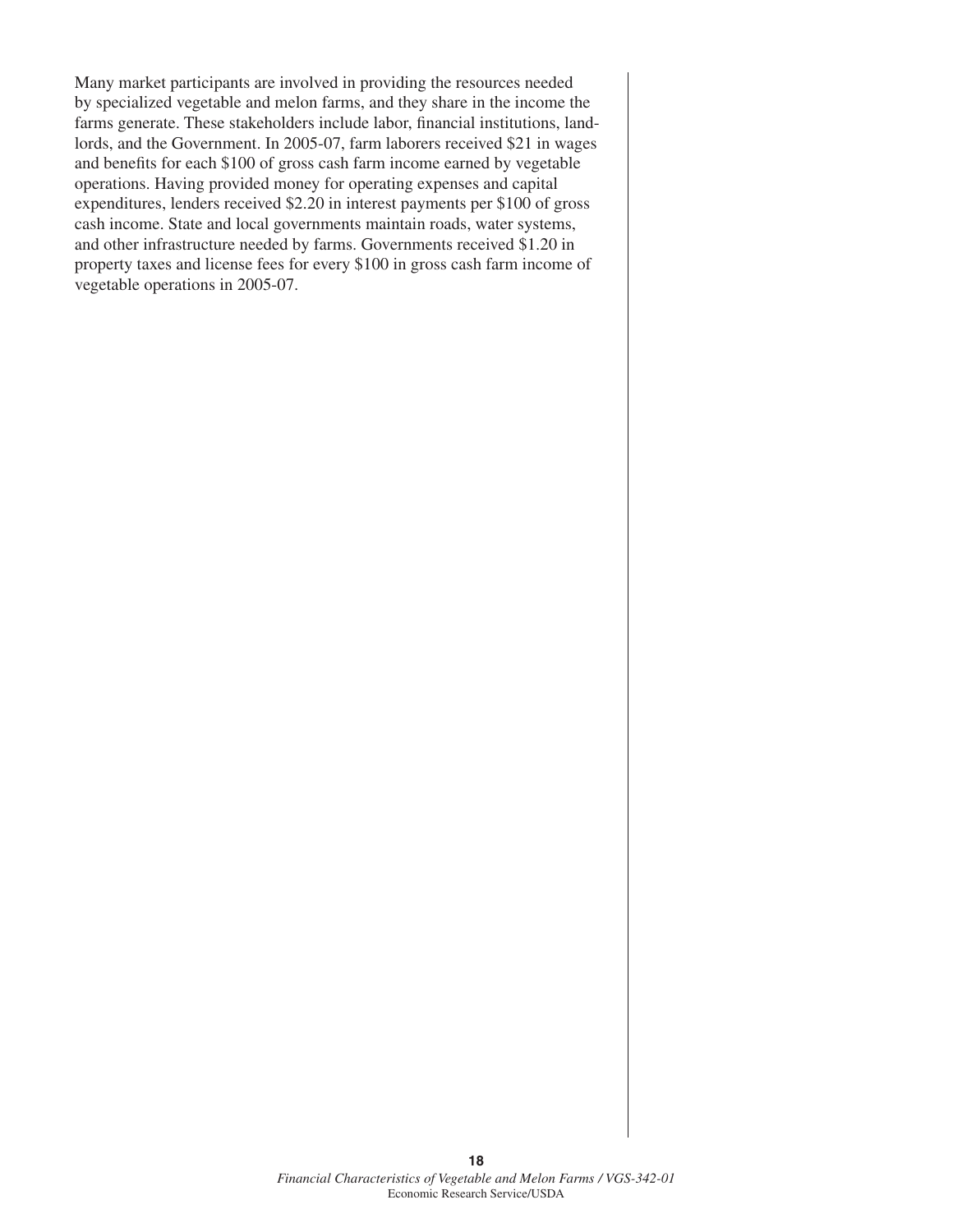## Government Payments Sizeable on Large Farms

In general, the policy profile of the fruit and vegetable sector has risen during each of the past two farm bill debates. Other than dry peas (including chickpeas) and lentils, however, the vegetable and melon enterprises on these farms do not regularly receive payments from the Treasury. Nevertheless, because the majority of vegetable growers rotate program crops (such as wheat, field corn, and cotton) with most vegetables and melons, the bulk of Government payments received by vegetable and melon farms comes from commodity-related program payments. A smaller share originates from conservation program payments for grower actions to protect the environment. Although the vegetable enterprises on farms (except dry peas and lentils) are not eligible for Government payments (other than ad hoc disaster relief), most of these growers also produce such rotational crops as wheat, corn, barley, cotton, and soybeans—crops that make these farms eligible for participation in Government commodity support programs.

While all specialized U.S. vegetable and melon farms received an average of \$5,195 in farm program payments in 2005-07, these payments represented just 5 percent of net farm income (fig. 8). Interestingly, on all other U.S. farms and ranches in the United States, Government payments averaged a similar \$5,724 per farm but represented 22 percent of net farm income (income was much lower on farms other than vegetable and melon farms). The similarities in payment levels between vegetable farms and all other U.S. farms also extend to the largest commercial farms, which tend to receive the bulk of Government payments. More than 70,000 farms received at least \$30,000 in Government payments in 2008, with most of these being large farms counting farming as their primary occupation (USDA, ERS (d)). Very large specialized vegetable and melon farms received an average of \$41,460 in farm program payments, with these payments representing just 4 percent of net farm income. Similarly, on all other very large farms and ranches in the United States, Government payments totaled \$51,382 per farm and represented 8 percent of net farm income.

#### Figure 8 **Specialized vegetable and melon farms: Government payments per farm**



**19**  *Financial Characteristics of Vegetable and Melon Farms / VGS-342-01* Economic Research Service/USDA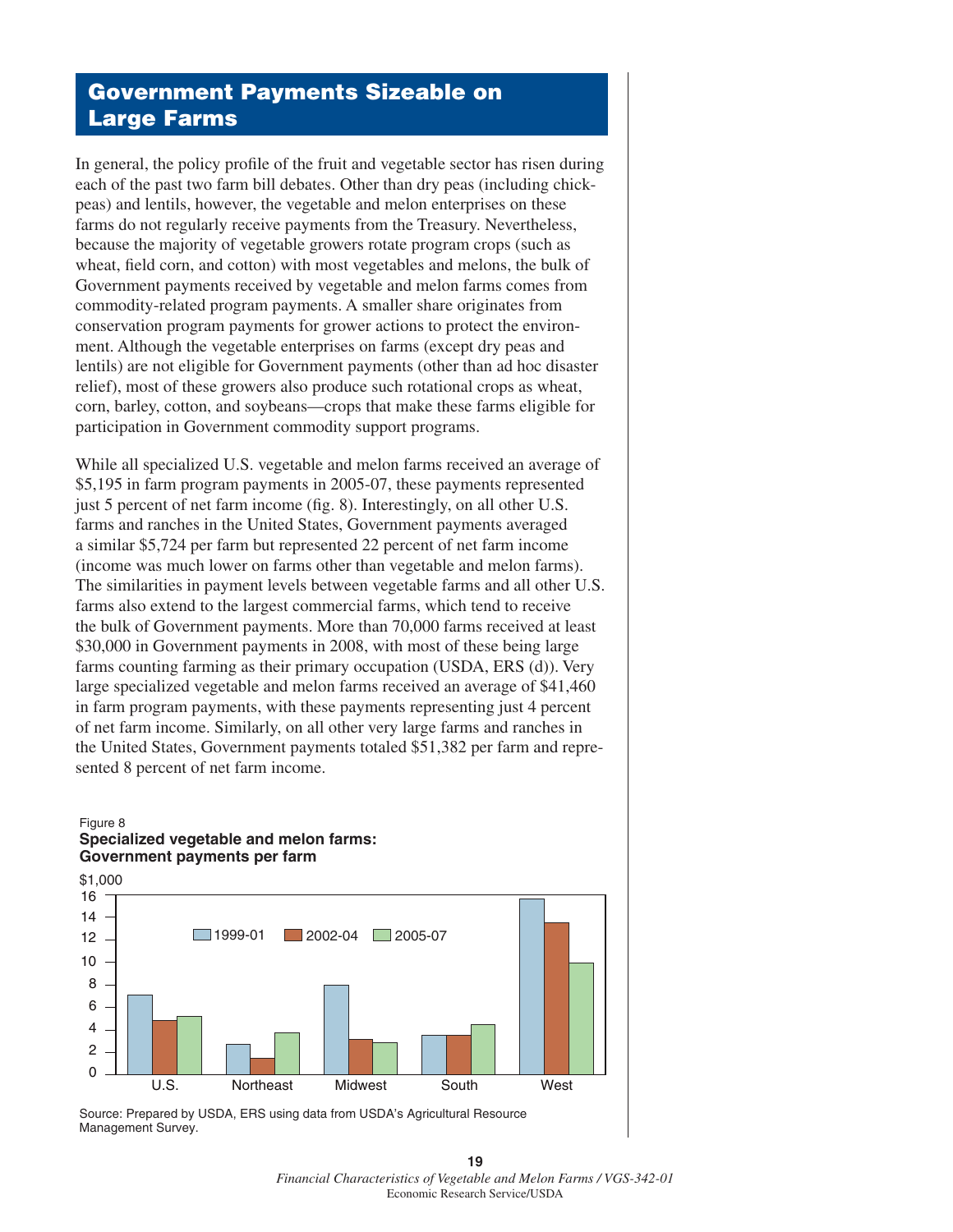# Average Net Worth Higher

The financial balance sheet for specialized vegetable and melon farms has remained favorable over the past decade, with growth in the value of farm assets exceeding that of farm debt. As a result, average net worth (farm assets minus farm debt, also known as farm equity) increased 63 percent between 1999-2001 and 2005-07 (fig. 9). Average net worth was \$5.3 million for very large vegetable and melon farms during 2005-07. Illustrating the general financial well-being across much of U.S. agriculture, the average net worth of the largest vegetable and melon farms was only 7 percent higher than that for all other large U.S. farms and ranches. Although small, these differences in net worth stemmed from the slightly higher average asset values for very large vegetable and melon farms due to the need for costly specialized equipment, large operating loan requirements, and coastal fringe locations of much of the industry (typically associated with high-value farmland). Among all regions, farm equity for vegetable and melon farms was highest in the West, followed distantly by the Northeast. Most of the asset strength in these two areas is associated with generally high land values.

During 2005-07, farm assets on all U.S. specialized vegetable and melon farms averaged about \$1 million per farm (unadjusted for inflation)—60 percent greater than during 1999-2001. Current assets (includes such items as machinery and operating capital) accounted for 12 percent of all assets, with noncurrent assets (largely land and buildings) making up the bulk of the total. The per farm value of farm business assets in the West was nearly twice the national average, reflecting larger farm sizes and the influence of high-priced coastal land values. Average farm assets were lowest in the Midwest, where land values tend to be lower than in coastal regions.

#### Figure 9 **Specialized vegetable and melon farms: Average equity per farm**



Source: Prepared by USDA, ERS using data from USDA's Agricultural Resource Management Survey.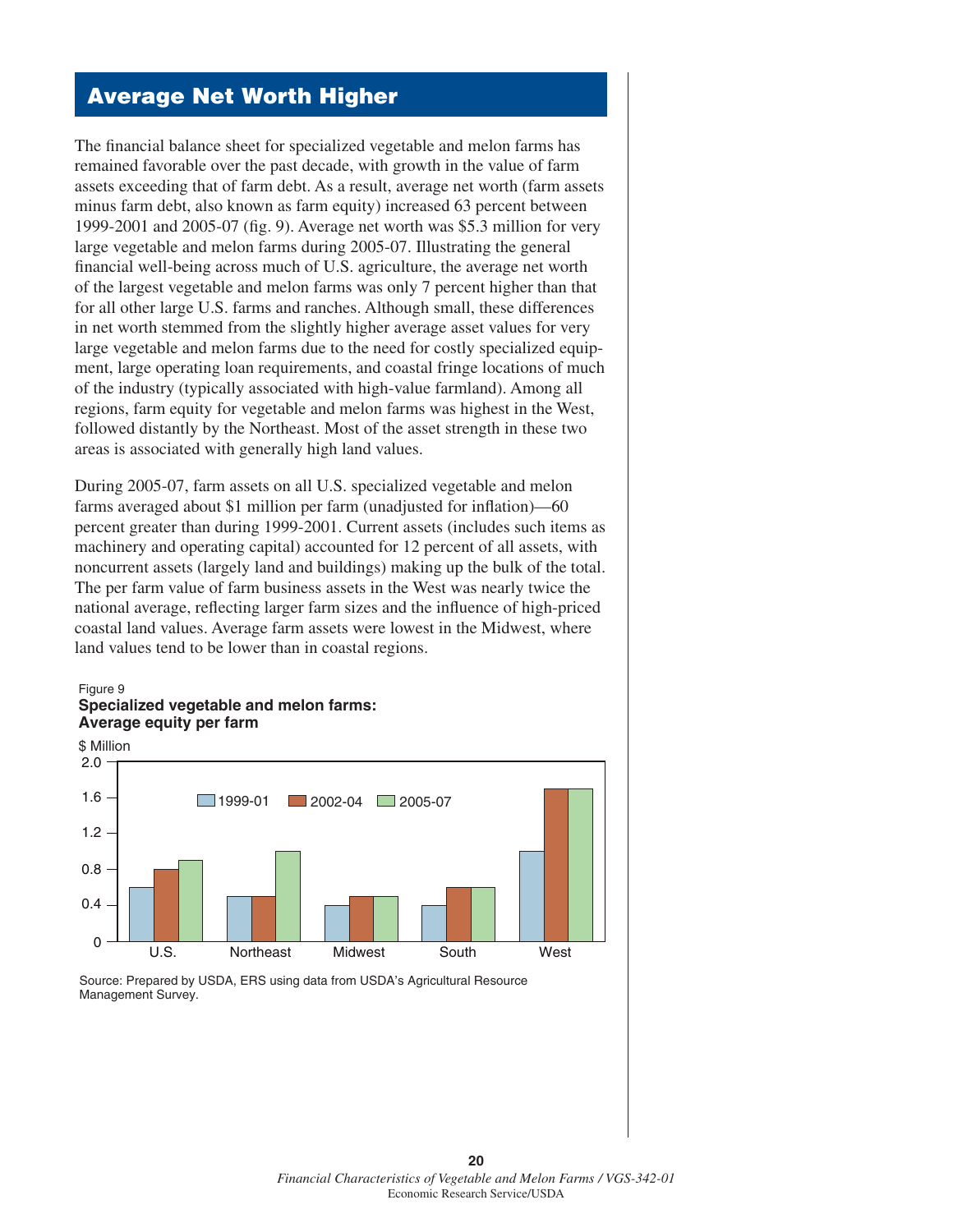# Off-Farm Income Important to Farm Households

The majority of U.S. farm households depend on income from both farm and off-farm sources. In terms of sector-wide financial performance, this has proved to be a strong combination. Since 1996, average annual incomes of farm households have exceeded average annual U.S. household incomes. Most of this growth was due to rising income from off-farm sources, with farm operator households receiving more income alone off the farm than the average U.S. household receives in total (USDA ERS (e)). For specialized vegetable and melon farm households, the portion of income generated directly from farming is more important to household well-being than for farm households in general. However, off-farm income remains very important. The off-farm income (unadjusted for inflation) of specialized vegetable and melon farm households averaged \$55,157 in 2005-07—up 17 percent from 1999-2001. Off-farm income accounted for 55 percent of total vegetable farm household income in 2005-07, compared with 77 percent in 1999-2001. Sources of off-farm income include off-farm wages and salaries; investment interest and dividends; Government transfer payments, such as Social Security; and other nonfarm business income.

Although off-farm income plays an important role on most farms, it is especially important for those operators running small and midsized vegetable and melon farms. Off-farm income accounted for 94 percent of household income of specialized vegetable and melon farms, with farm sales averaging \$40,000 to \$249,999 in 2005-07. For farms with less than \$40,000 in sales, in most years off-farm income was required to offset a small loss from farming operations. For vegetable farms reporting more than \$1 million in sales in 2005-07, off-farm income accounted for just 9 percent of total household income. Fueled by substantial farm income, these vegetable and melon farms enjoyed household incomes well above the national average.

#### Figure 10





**21**  *Financial Characteristics of Vegetable and Melon Farms / VGS-342-01* Economic Research Service/USDA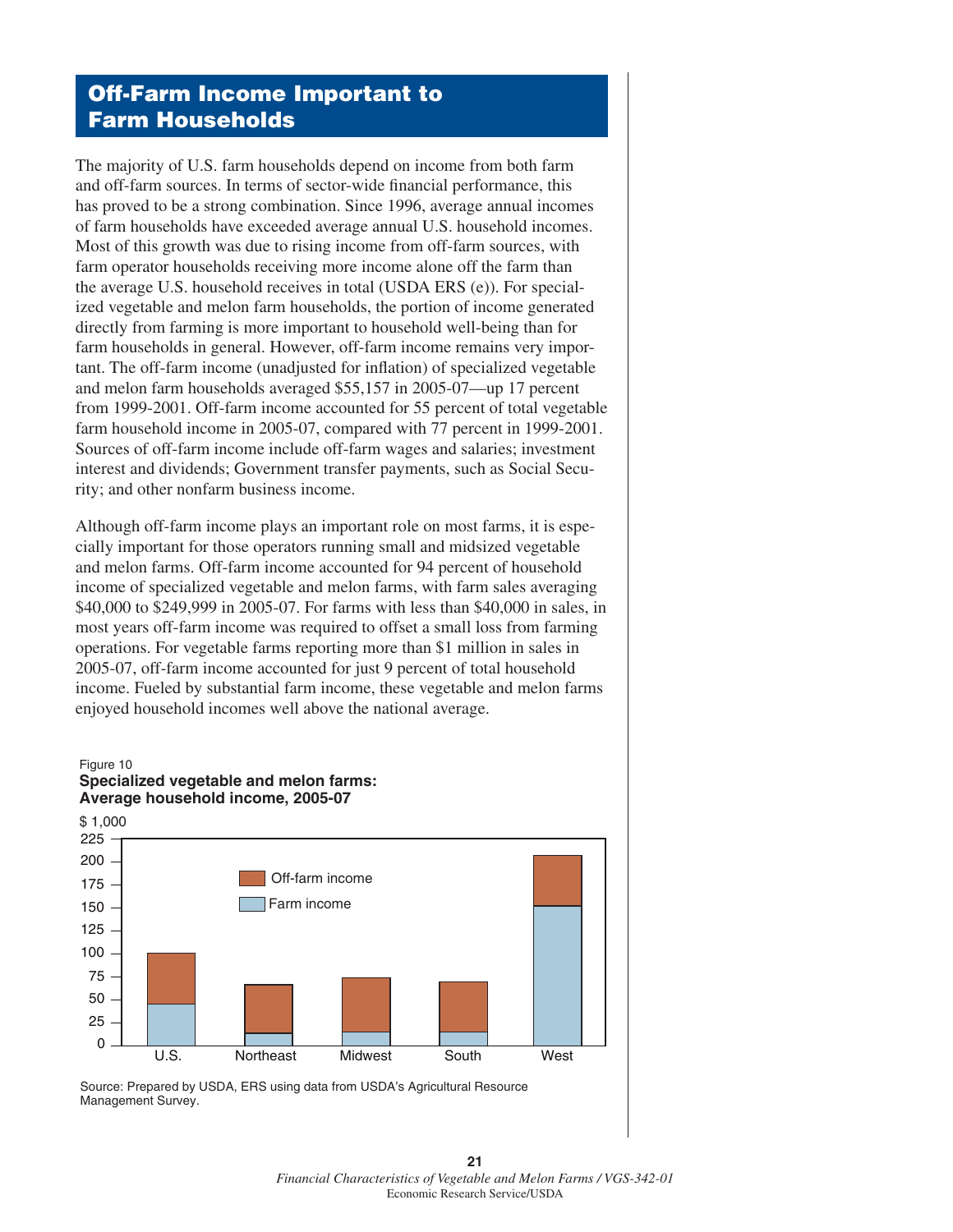In 2005-07, off-farm income accounted for more than half of total vegetable and melon farm household income in every census region but the West. The dollar value of off-farm income of specialized vegetable and melon farms was greatest in the Midwest. However, vegetable farms in the Northeast had both the lowest household income and off-farm income among the four regions, with off-farm income accounting for 79 percent of household income. Specialized vegetable farm households in the West relied more on farm income than the other three regions, reflecting the prevalence of large farms in the region (fig. 10).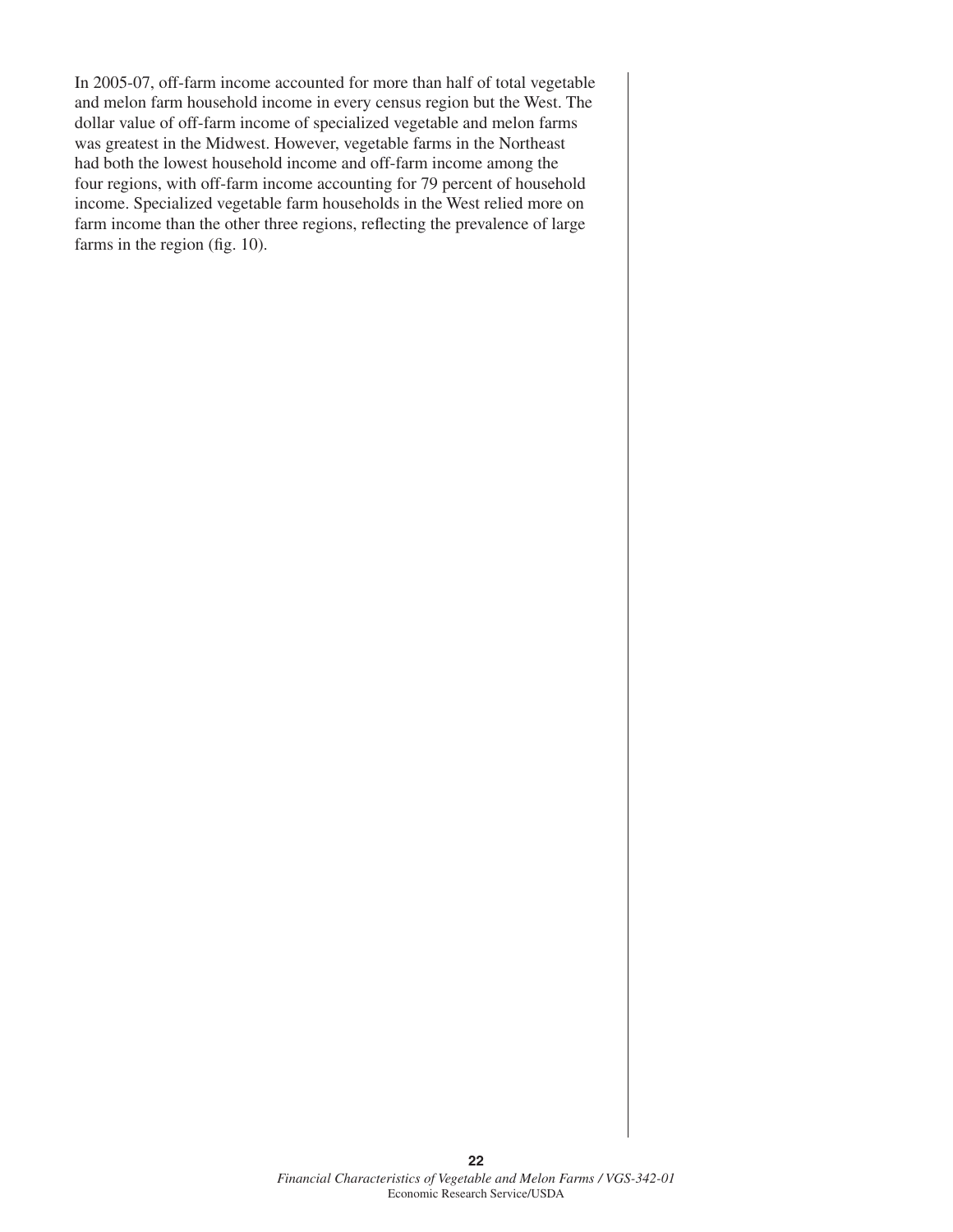# **Conclusions**

Specialized vegetable and melon farms account for more than half of all farms producing vegetables in the United States and contributed nearly 90 percent of the total value of U.S. vegetable production during 2005- 07. Although the 2008 farm bill provided substantial funds for research and promotion, vegetable crop enterprises within the vegetable and melon sector operate with limited support from the Federal Government, with few payments related to the production of vegetables and melons. Still, total net farm income for specialized U.S. vegetable and melon farms tripled between 1999-2001 and 2005-07. At the same time average farm equity for these operations increased 60 percent and was highest in the West and lowest in the Midwest.

Net farm income and farm equity of specialized vegetable and melon farms vary by size of farm and by region. Because of greater average farm size, a larger share of farm acres in vegetables and melons, and multiseason production in California and Arizona, farms in the West generally stood apart from those in the other three regions. Net farm income per farm in the West during 2005-07 was several times greater than that in the next highest region (the Midwest). The Midwest had the lowest equity per farm because of the lower value of land due in part to location and the heavy concentration of lower valued, machine-harvested processing vegetables.

The financial outlook for specialized vegetable and melon farms remains favorable and may have improved with the passage of the 2008 farm bill. Increased efficiency and rising market demand is expected within the sector, given several billion dollars worth of new commodity and market research projects being put in place now and over the next several years. As the fruits of these efforts begin to show up in the market, they may eventually be reflected in an improved bottom line for the vegetable and melon industry over the next decade.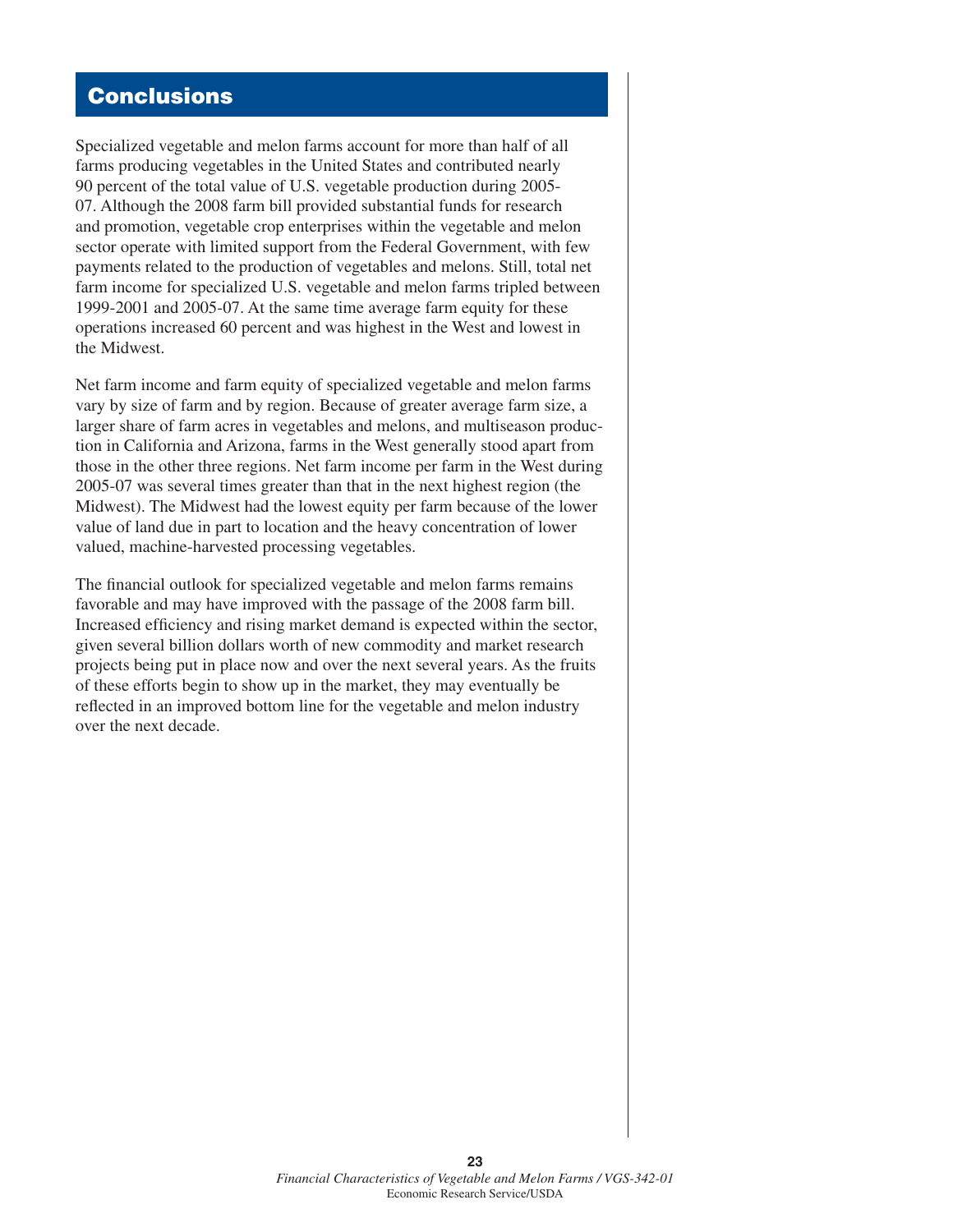## References

- Hoppe, Robert A., Penni Korb, Erik J. O'Donoghue, David E. Banker. *Structure and Finances of U.S. Farms: Family Farm Report, 2007 Edition.* U.S. Department of Agriculture, Economic Research Service. Economic Information Bulletin No. 24. June 2007. [www.ers.usda.gov/publications/eib24/](http://www.ers.usda.gov/publications/eib24/)
- Jinkins, John E., and Gary Lucier. *Financial Characteristics of Vegetable Farms in 1990.* Vegetables and Specialties Situation and Outlook Yearbook No. TVS-257. U.S. Department of Agriculture, Economic Research Service. July 1992.
- Livezey, Janet, and Mir Ali. "ARMS Data Allow Comparisons Across Diverse Farm Types," *Amber Waves,* Vol. 5, Issue 2. U.S. Department of Agriculture, Economic Research Service. April 2007. [www.ers.usda.gov/amberwaves/april07/datafeature/](http://www.ers.usda.gov/amberwaves/april07/datafeature/)
- Lucier, Gary, Susan Pollack, Mir Ali, and Agnes Perez*. Fruit and Vegetable Backgrounder.* Outlook Report No. VGS-313-01. U.S. Department of Agriculture, Economic Research Service. April 2006. [www.ers.usda.gov/publications/vgs/apr06/vgs31301/](http://www.ers.usda.gov/publications/vgs/apr06/vgs31301)
- Miyao, Gene, Karen M. Klonsky, and Pete Livingston. "Sample Costs To Produce Processing Tomatoes Transplanted in the Sacramento Valley." TM-SV-08-1. University of California, Cooperative Extension. 2008. Accessed 7/2010. http://coststudies.ucdavis.edu/files/tomatoessv1\_2008.pdf
- Short, Sara D. *Structure, Management, and Performance Characteristics of Specialized Dairy Farm Businesses in the United States.* Agriculture Handbook No. AH-720. U.S. Department of Agriculture, Economic Research Service. October 2000. [www.ers.usda.gov/publications/ah720/](http://www.ers.usda.gov/publications/ah720/)
- Smith, Richard F., Karen M. Klonsky, and Richard L De Moura. "Sample Costs To Produce Iceberg Lettuce." University of California, Cooperative Extension. Budget accessed 3/2010. http://coststudies.ucdavis.edu/files/ lettuceicecc09.pdf
- U.S. Department of Agriculture, Economic Research Service (USDA, ERS (a)). "Agricultural Resource Management Survey (ARMS) Briefing Room."Accessed 3/2010. [www.ers.usda.gov/briefing/arms/](http://www.ers.usda.gov/briefing/arms/)
- U.S. Department of Agriculture, Economic Research Service (USDA, ERS (b)). "Farm Income Data: Farm Income, 1910-2008." Accessed 3/2010. [www.ers.usda.gov/data/farmincome/finfidmuxls.htm](http://www.ers.usda.gov/data/farmincome/finfidmuxls.htm)
- U.S. Department of Agriculture, Economic Research Service (USDA, ERS (c)). "Farm Balance Sheet Data: Farm Assets and Debts, 1960-2009" Accessed 3/2010. [www.ers.usda.gov/data/farmbalancesheet/fbsdmu.htm](http://www.ers.usda.gov/data/farmbalancesheet/fbsdmu.htm)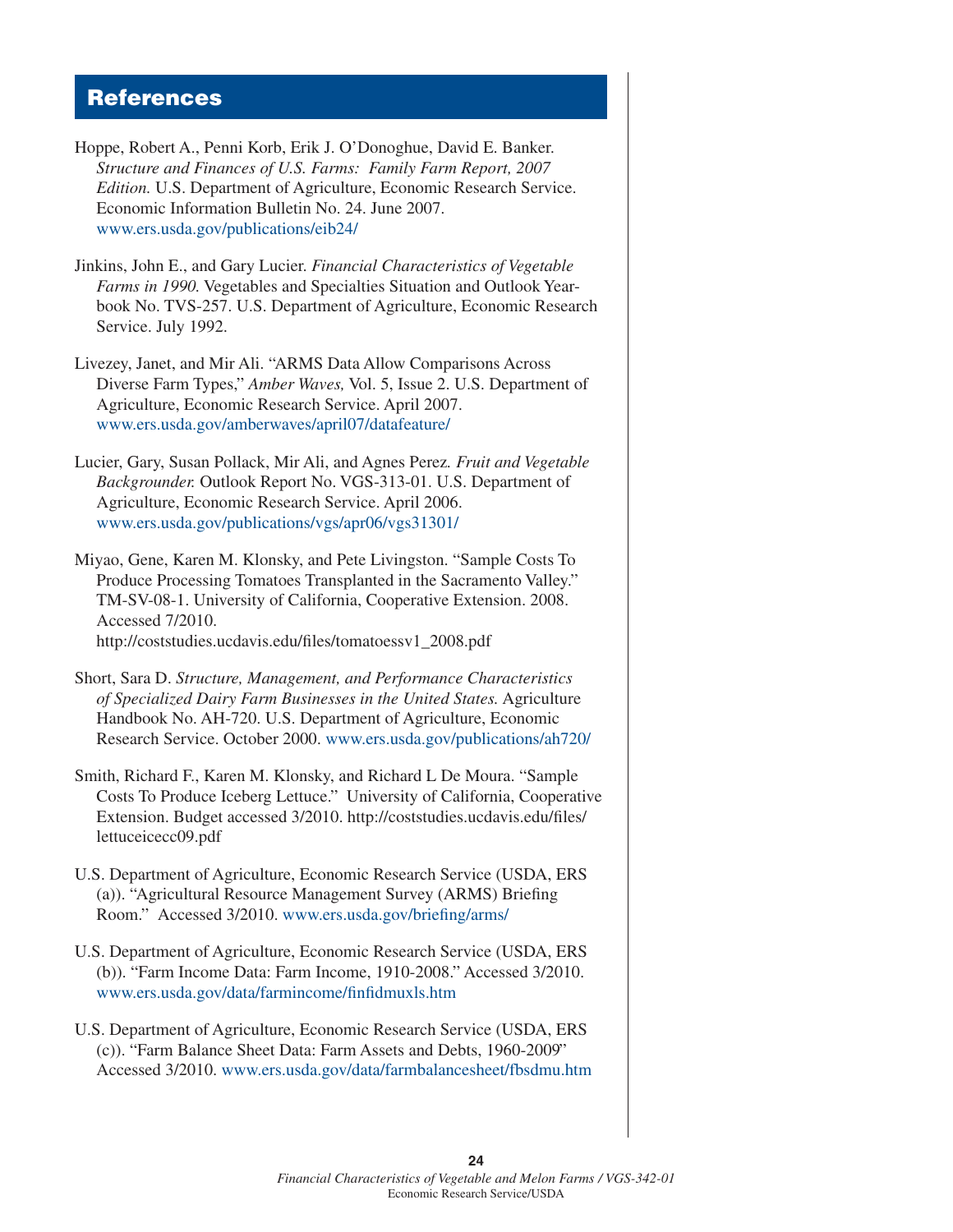- U.S. Department of Agriculture, Economic Research Service (USDA, ERS (d)). "Farm Household Economics and Well-Being Briefing Room: Data links, Table 1.9." Accessed 3/2010. [www.ers.usda.gov/briefing/wellbeing/](http://www.ers.usda.gov/briefing/wellbeing/data/table1.9fohhifarmgovernmentpaymenclass2008.xls) [data/table1.9fohhifarmgovernmentpaymenclass2008.xls](http://www.ers.usda.gov/briefing/wellbeing/data/table1.9fohhifarmgovernmentpaymenclass2008.xls)
- U.S. Department of Agriculture, Economic Research Service (USDA, ERS (e)). "Farm Household Economics and Well-Being Briefing Room: Farm Operators' Household Income Compared with U.S. Household Income." Accessed 3/2010.

[www.ers.usda.gov/briefing/wellbeing/farmhouseincome.htm#income](http://www.ers.usda.gov/briefing/wellbeing/farmhouseincome.htm#income)

- U.S. Department of Agriculture, Economic Research Service (USDA, ERS (f)). "Farm Structure Briefing Room: Glossary." Accessed 3/2010. [www.ers.usda.gov/briefing/farmstructure/glossary.htm#farm](http://www.ers.usda.gov/briefing/farmstructure/glossary.htm#farm)
- U.S. Department of Agriculture, Economic Research Service (USDA, ERS (g)). "Vegetables and Melons Briefing Room." Accessed 3/2010. [www.ers.usda.gov/briefing/vegetables/](http://www.ers.usda.gov/briefing/vegetables/)
- University of Florida, International Agricultural Trade & Policy Center (University of Florida (a)). "Budgets: Cost of Production for Florida Vegetables, 2005-06." Accessed 3/2010. www.agbuscenter.ifas.ufl.edu/ 0506toc.php
- University of Florida, International Agricultural Trade & Policy Center (University of Florida (b)). "Budgets: Cost of Production for Florida Vegetables, 2008-09." Accessed 3/2010. www.iatpc.ifas.ufl.edu/ budgets.php
- University of Georgia, Extension Agricultural & Applied Economics Department. "Computer Spreadsheet Budgets." Accessed 3/2010. www.ces.uga.edu/agriculture/agecon/budgets/budgetsexcel.htm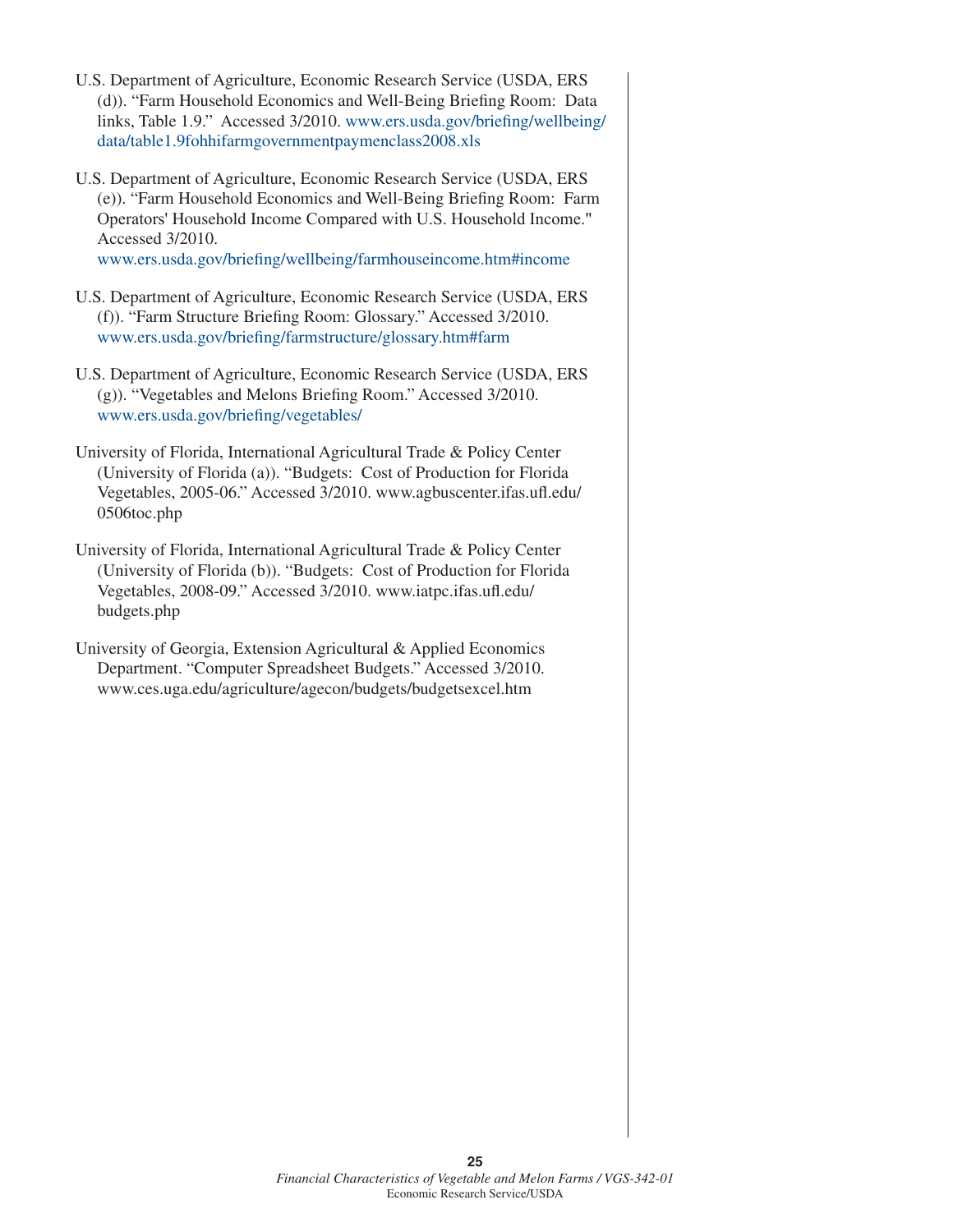## Appendix table 1 **Average farm characteristics for specialized vegetable and melon farms, by region, 1999-2001**

|                                               | Census region |         |         |           |         |
|-----------------------------------------------|---------------|---------|---------|-----------|---------|
| Item                                          | Northeast     | Midwest | South   | West      | U.S.    |
| Number of farms                               | 5,766         | 7,438   | 12,139  | 7,351     | 32,694  |
| Operated acres (acres per farm)               | 133           | 210     | 158     | 492       | 240     |
| Harvested acres                               | 83            | 153     | 74      | 423       | 172     |
| Harvested vegetable acres                     | 49            | 65      | 44      | 241       | 94      |
| Share in vegetables (percent)                 | 59.0          | 42.5    | 59.5    | 57.0      | 54.7    |
| Gross value of production (\$ per farm)       | 101,563       | 121,361 | 121,798 | 894,946   | 291,963 |
| Vegetables value of production                | 88,837        | 104,935 | 109,317 | 783,030   | 256,184 |
| Selected farm expenses (\$ per farm)          |               |         |         |           |         |
| Total variable cash expenses                  | 66,741        | 75,217  | 92,556  | 572,476   | 191,963 |
| Fertilizer and chemicals                      | 14,139        | 19,965  | 18,495  | 109,902   | 38,613  |
| Labor                                         | 18,860        | 24,020  | 40,661  | 226,602   | 74,837  |
| Total fixed cash expenses                     | 18,749        | 20,029  | 13,213  | 114,750   | 38,569  |
| Real estate and property taxes                | 5,102         | 2,050   | 1,325   | 8,918     | 3,864   |
| Interest                                      | d             | 3,991   | 3,678   | 22,686    | 8,557   |
| Total cash expenses                           | 85,490        | 95,246  | 105,769 | 687,226   | 230,532 |
| Farm balance sheet (\$ per farm)              |               |         |         |           |         |
| Total farm assets                             | 583,492       | 410,866 | 426,627 | 1,228,020 | 630,890 |
| <b>Current assets</b>                         | 48,165        | 57,001  | 32,025  | 314,579   | 104,083 |
| Noncurrent assets                             | 535,327       | 353,865 | 394,602 | 913,441   | 526,808 |
| <b>Total farm liabilities</b>                 | 50,198        | 49,982  | 31,073  | 211,217   | 79,251  |
| <b>Current liabilities</b>                    | 14,410        | 21,185  | 12,353  | 111,306   | 36,974  |
| Noncurrent liabilities                        | 35,788        | 28,797  | 18,720  | 99,911    | 42,277  |
| Farm equity                                   | 533,294       | 360,884 | 395,554 | 1,016,803 | 551,639 |
| Farm income measures (\$ per farm)            |               |         |         |           |         |
| Gross cash farm income                        | 98,306        | 122,434 | 124,486 | 776,883   | 266,086 |
| Government payments                           | 2,712         | 7,941   | 3,534   | 15,626    | 7,110   |
| Net cash farm income                          | d             | 27,188  | 18,718  | 89,657    | 35,554  |
| Net farm income                               | 17,983        | 23,660  | 16,254  | 68,853    | 30,070  |
| Selected finacial measures (percent)          |               |         |         |           |         |
| Debt to asset ratio                           | 8.60          | 12.17   | 7.28    | 17.20     | 12.56   |
| Debt to equity ratio                          | 9.41          | 13.85   | 7.86    | 20.77     | 14.37   |
| Return on assets                              | $-0.33$       | $-0.46$ | $-0.63$ | 2.36      | 0.75    |
| Operating profit margin                       | $-1.77$       | $-1.45$ | $-2.06$ | 3.66      | 1.72    |
| Debt-coverage ratio                           | 3.69          | 3.59    | 4.33    | 2.74      | 3.17    |
| Operating expense ratio                       | 86.96         | 77.79   | 84.96   | 88.46     | 86.64   |
| Current ratio                                 | 3.34          | 2.69    | 2.59    | 2.83      | 2.82    |
| Debt servicing ratio                          | 7.19          | 6.61    | 3.86    | 4.56      | 4.82    |
| Solvency positions (percent of farms)         |               |         |         |           |         |
| Favorable                                     | 69.0          | 62.8    | 79.0    | 61.4      | 69.6    |
| Marginal income                               | 28.3          | 21.9    | 14.2    | 29.3      | 21.8    |
| Marginal solvency                             | d             | 3.1     | 2.4     | 4.4       | 2.9     |
| Vulnerable                                    | d             | 12.3    | 4.4     | 4.9       | 5.7     |
| Primary occupation-farming (percent of farms) | 69.0          | 62.8    | 79.0    | 61.4      | 69.6    |
|                                               |               |         |         |           |         |
| Household income (\$ per household)           | 50,183        | 54,673  | 51,514  | 92,026    | 60,726  |
| Off-farm income                               | 47,049        | 42,446  | 42,497  | 59,778    | 47,022  |

d = Insufficient data for disclosure or standard error is greater than 75 percent of the estimates.

Source: Prepared by USDA, ERS using data from USDA's Agricultural Resource Management Survey.

**26**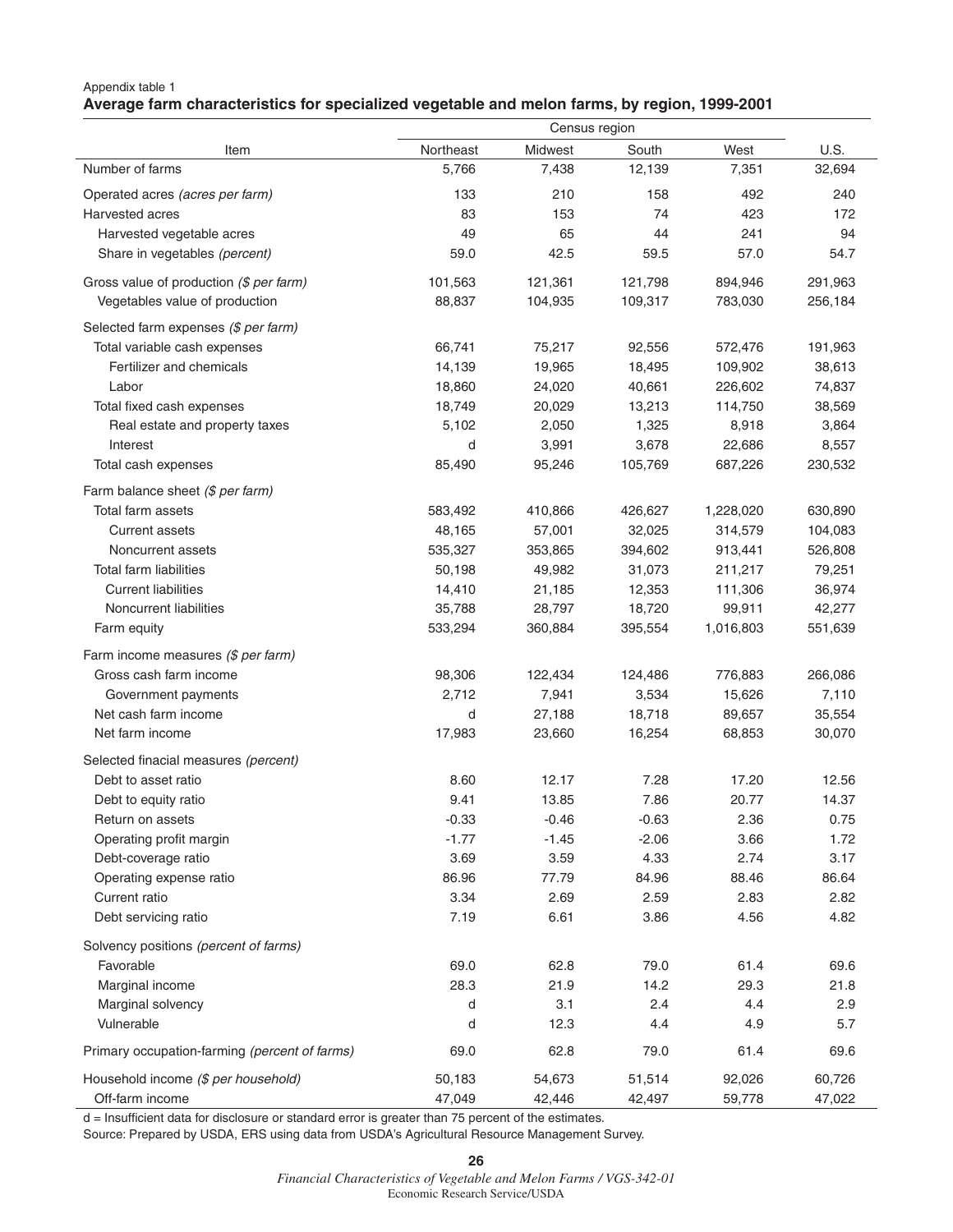## Appendix table 2 **Average farm characteristics for specialized vegetable and melon farms, by region, 2002-04**

|                                               |           | Census region |         |           |         |  |
|-----------------------------------------------|-----------|---------------|---------|-----------|---------|--|
| Item                                          | Northeast | Midwest       | South   | West      | U.S.    |  |
| Number of farms                               | 6,316     | 8,905         | 8,129   | 5,295     | 28,646  |  |
| Operated acres (acres per farm)               | 111       | 204           | 176     | 704       | 268     |  |
| Harvested acres                               | 72        | 150           | 111     | 620       | 208     |  |
| Harvested vegetable acres                     | 43        | 71            | 60      | 355       | 114     |  |
| Share in vegetables (percent)                 | 59.7      | 47.3          | 54.1    | 57.3      | 54.8    |  |
| Gross value of production (\$ per farm)       | 97,275    | 180,384       | 195,664 | 1,493,726 | 409,173 |  |
| Vegetables value of production                | 88,728    | 158,557       | 178,313 | 1,313,589 | 362,280 |  |
|                                               |           |               |         |           |         |  |
| Selected farm expenses (\$ per farm)          |           |               |         |           |         |  |
| Total variable cash expenses                  | 75,143    | 86,961        | 132,814 | 845,004   | 237,496 |  |
| Fertilizer and chemicals                      | 12,733    | 21,390        | 26,473  | 161,839   | 46,886  |  |
| Labor                                         | 24,688    | 26,466        | 58,398  | 335,971   | 92,349  |  |
| Total fixed cash expenses                     | 12,895    | 21,394        | 21,569  | 165,294   | 46,170  |  |
| Real estate and property taxes                | 3,587     | 2,935         | 2,118   | 11,397    | 4,411   |  |
| Interest                                      | 3,047     | 4,531         | 7,836   | 26,495    | 9,202   |  |
| Total cash expenses                           | 88,038    | 108,355       | 154,383 | 1,010,297 | 283,666 |  |
| Farm balance sheet (\$ per farm)              |           |               |         |           |         |  |
| Total farm assets                             | 633,389   | 609,657       | 641,469 | 2,012,881 | 883,310 |  |
| <b>Current assets</b>                         | 43,973    | 48,277        | 25,191  | 304,036   | 88,054  |  |
| Noncurrent assets                             | 589,416   | 561,381       | 616,278 | 1,708,846 | 795,256 |  |
| <b>Total farm liabilities</b>                 | 87,821    | 69,369        | 55,406  | 346,408   | 120,687 |  |
| <b>Current liabilities</b>                    | 19,436    | 21,138        | 17,517  | 160,119   | 45,427  |  |
| Noncurrent liabilities                        | 68,384    | 48,231        | 37,889  | 186,289   | 75,261  |  |
| Farm equity                                   | 545,568   | 540,288       | 586,062 | 1,666,473 | 762,623 |  |
| Farm income measures (\$ per farm)            |           |               |         |           |         |  |
| Gross cash farm income                        | 102,420   | 135,976       | 198,093 | 1,354,818 | 371,514 |  |
| Government payments                           | 1,444     | 3,146         | 3,517   | 13,526    | 4,795   |  |
| Net cash farm income                          | 14,382    | 27,621        | 43,710  | 344,521   | 87,848  |  |
| Net farm income                               | 18,730    | 28,832        | 43,238  | 296,257   | 80,128  |  |
|                                               |           |               |         |           |         |  |
| Selected finacial measures (percent)          |           |               |         |           |         |  |
| Debt to asset ratio                           | 13.87     | 11.38         | 8.64    | 17.21     | 13.66   |  |
| Debt to equity ratio                          | 16.10     | 12.84         | 9.45    | 20.79     | 15.83   |  |
| Return on assets                              | $-2.24$   | d             | 3.43    | 11.38     | 5.11    |  |
| Operating profit margin                       | $-12.30$  | d             | 10.67   | 16.88     | 11.85   |  |
| Debt-coverage ratio                           | 2.20      | 3.32          | 6.54    | 6.72      | 5.40    |  |
| Operating expense ratio                       | 85.96     | 79.69         | 77.93   | 74.57     | 76.35   |  |
| Current ratio                                 | 2.26      | 2.28          | 1.44    | 1.90      | 1.94    |  |
| Debt servicing ratio                          | 10.77     | 7.81          | 4.06    | 3.65      | 4.62    |  |
| Solvency positions (percent of farms)         |           |               |         |           |         |  |
| Favorable                                     | 44.4      | 73.9          | 61.9    | 63.1      | 62.0    |  |
| Marginal income                               | 36.8      | 17.1          | 26.3    | 24.4      | 25.4    |  |
| Marginal solvency                             | 17.3      | 1.4           | 4.5     | 8.2       | 7.1     |  |
| Vulnerable                                    | 1.5       | 7.6           | 7.3     | 4.2       | 5.5     |  |
| Primary occupation-farming (percent of farms) | 76.8      | 37.5          | 48.6    | 74.6      | 56.2    |  |
| Household income (\$ per household)           | 49,088    | 57,785        | 62,814  | 220,702   | 85,890  |  |
| Off-farm income                               | 46,928    | 46,188        | 40,448  | 45,957    | 44,674  |  |

d = Insufficient data for disclosure or standard error is greater than 75 percent of the estimates.

Source: Prepared by USDA, ERS using data from USDA's Agricultural Resource Management Survey.

**27**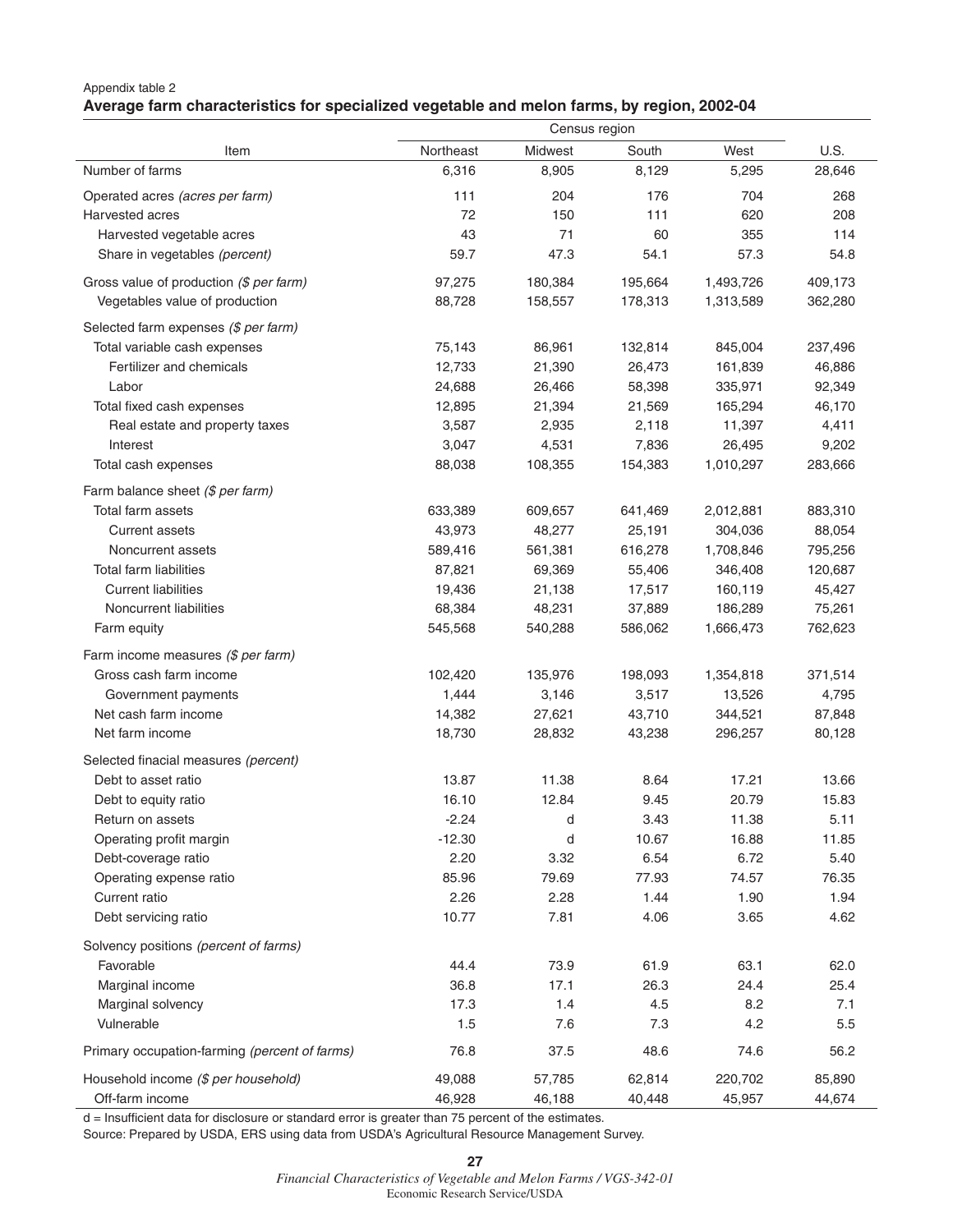## Appendix table 3 **Average farm characteristics for specialized vegetable and melon farms, by region, 2005-07**

|                                               | Census region |         |         |           |           |
|-----------------------------------------------|---------------|---------|---------|-----------|-----------|
| Item                                          | Northeast     | Midwest | South   | West      | U.S.      |
| Number of farms                               | 5,681         | 7,703   | 10,034  | 7,031     | 30,449    |
| Operated acres (acres per farm)               | 171           | 155     | 174     | 545       | 254       |
| Harvested acres                               | 87            | 122     | 101     | 515       | 199       |
| Harvested vegetable acres                     | 42            | 61      | 53      | 279       | 105       |
| Share in vegetables (percent)                 | 47.9          | 49.9    | 52.9    | 54.1      | 52.8      |
| Gross value of production (\$ per farm)       | 129,034       | 176,842 | 183,530 | 1,335,198 | 437,610   |
| Vegetables value of production                | 107,304       | 157,203 | 164,122 | 1,154,188 | 380,394   |
| Selected farm expenses (\$ per farm)          |               |         |         |           |           |
| Total variable cash expenses                  | 92,479        | 88,390  | 136,644 | 704,767   | 247,386   |
| Fertilizer and chemicals                      | 15,901        | 20,916  | 31,371  | 171,676   | 58,239    |
| Labor                                         | 33,645        | 28,822  | 51,724  | 231,225   | 84,007    |
| Total fixed cash expenses                     | 16,875        | 21,921  | 20,259  | 165,926   | 53,685    |
| Real estate and property taxes                | 5,373         | 2,727   | 1,842   | 10,716    | 4,774     |
| Interest                                      | 3,965         | 4,341   | 5,249   | 22,922    | 8,861     |
| Total cash expenses                           | 109,354       | 110,310 | 156,903 | 870,694   | 301,071   |
| Farm balance sheet (\$ per farm)              |               |         |         |           |           |
| Total farm assets                             | 1,021,639     | 589,490 | 684,060 | 1,958,265 | 1,017,357 |
| <b>Current assets</b>                         | 52,641        | 70,560  | 48,292  | 339,657   | 122,018   |
| Noncurrent assets                             | 968,998       | 518,930 | 635,768 | 1,618,608 | 895,340   |
| <b>Total farm liabilities</b>                 | 65,212        | 61,478  | 69,550  | 297,751   | 119,394   |
| <b>Current liabilities</b>                    | 15,967        | 19,258  | 30,623  | 156,044   | 53,975    |
| Noncurrent liabilities                        | 49,245        | 42,220  | 38,927  | 141,707   | 65,419    |
| Farm equity                                   | 956,427       | 528,011 | 614,509 | 1,660,514 | 897,963   |
| Farm income measures (\$ per farm)            |               |         |         |           |           |
| Gross cash farm income                        |               |         |         |           |           |
|                                               | 136,756       | 150,539 | 185,249 | 1,196,563 | 400,950   |
| Government payments                           | 3,700         | 2,859   | 4,480   | 9,983     | 5,195     |
| Net cash farm income                          | 27,402        | 40,229  | 28,346  | 325,869   | 99,879    |
| Net farm income                               | 27,714        | 45,945  | 29,514  | 326,766   | 101,975   |
| Selected finacial measures (percent)          |               |         |         |           |           |
| Debt to asset ratio                           | 6.38          | 10.43   | 10.17   | 15.2      | 11.74     |
| Debt to equity ratio                          | 6.82          | 11.64   | 11.32   | 17.93     | 13.30     |
| Return on assets                              | d             | 3.39    | 1.38    | 14.86     | 7.22      |
| Operating profit margin                       | $-6.93$       | 12.12   | 4.88    | 23.52     | 17.53     |
| Debt-coverage ratio                           | 3.13          | 4.89    | 3.88    | 7.84      | 6.22      |
| Operating expense ratio                       | 79.96         | 73.28   | 84.70   | 72.77     | 75.09     |
| Current ratio                                 | 3.30          | 3.66    | 1.58    | 2.18      | 2.26      |
| Debt servicing ratio                          | 7.84          | 7.07    | 5.11    | 3.81      | 4.57      |
| Solvency positions (percent of farms)         |               |         |         |           |           |
| Favorable                                     | 67.7          | 83.7    | 64.5    | 74.6      | 72.3      |
| Marginal income                               | 28.7          | 9.9     | 26.0    | 16.8      | 20.3      |
| Marginal solvency                             | d             | d       | 5.0     | 4.2       | 4.4       |
| Vulnerable                                    | d             | d       | 4.4     | 4.4       | 3.0       |
| Primary occupation-farming (percent of farms) | 76.5          | 36.7    | 54.7    | 78.4      | 59.7      |
| Household income (\$ per household)           | 66,306        | 73,960  | 69,187  | 206,879   | 100,561   |
| Off-farm income                               | 52,585        | 58,832  | 53,867  | 54,999    | 55,157    |

d = Insufficient data for disclosure or standard error is greater than 75 percent of the estimates.

Source: Prepared by USDA, ERS using data from USDA's Agricultural Resource Management Survey.

**28**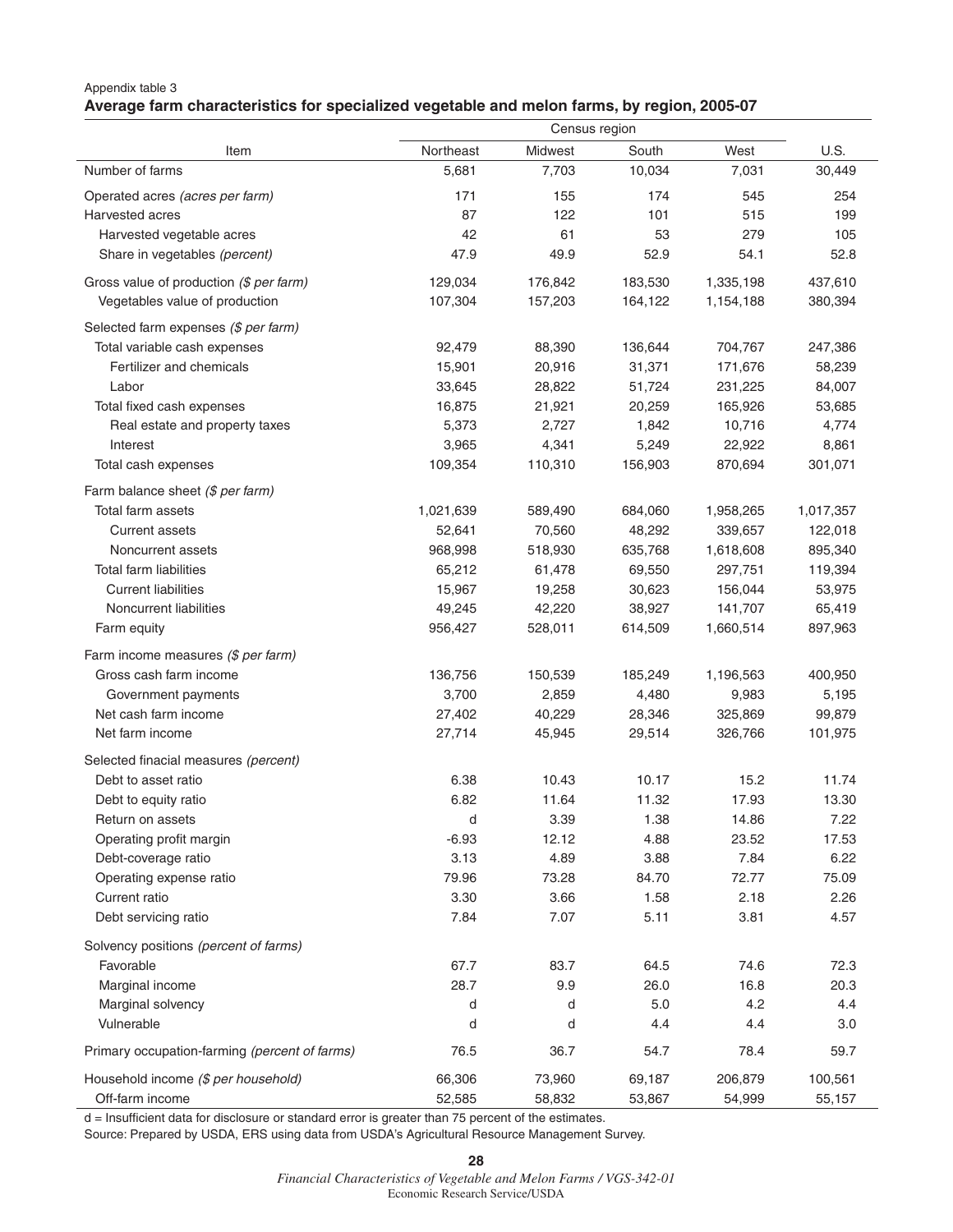## Appendix table 4 **Average farm characteristics for specialized vegetable and melon farms, by region, 1999-2007**

|                                               | Census region |         |         |           |         |
|-----------------------------------------------|---------------|---------|---------|-----------|---------|
| Item                                          | Northeast     | Midwest | South   | West      | U.S.    |
| Number of farms                               | 5,921         | 8,015   | 10,101  | 6,559     | 30,596  |
| Operated acres (acres per farm)               | 137           | 190     | 168     | 568       | 254     |
| Harvested acres                               | 80            | 142     | 93      | 509       | 192     |
| Harvested vegetable acres                     | 45            | 66      | 51      | 285       | 104     |
| Share in vegetables (percent)                 | 56.3          | 46.5    | 55.8    | 56.0      | 54.2    |
| Gross value of production (\$ per farm)       | 108,824       | 160,992 | 162,056 | 1,213,394 | 376,857 |
| Vegetables value of production                | 94,704        | 141,536 | 145,974 | 1,058,430 | 330,499 |
| Selected farm expenses (\$ per farm)          |               |         |         |           |         |
| Total variable cash expenses                  | 77,960        | 83,786  | 117,955 | 693,086   | 224,558 |
| Fertilizer and chemicals                      | 14,203        | 20,797  | 24,899  | 145,952   | 47,705  |
| Labor                                         | 25,661        | 26,464  | 49,082  | 257,686   | 83,344  |
| Total fixed cash expenses                     | 16,068        | 21,140  | 17,788  | 146,638   | 45,956  |
| Real estate and property taxes                | 4,650         | 2,595   | 1,709   | 10,227    | 4,336   |
| Interest                                      | 4,528         | 4,303   | 5,313   | 23,795    | 8,859   |
| Total cash expenses                           | 94,028        | 104,926 | 135,743 | 839,724   | 270,514 |
| Farm balance sheet (\$ per farm)              |               |         |         |           |         |
| Total farm assets                             | 741,364       | 541,704 | 569,507 | 1,700,165 | 837,869 |
| <b>Current assets</b>                         | 48,106        | 58,113  | 35,578  | 320,703   | 105,030 |
| Noncurrent assets                             | 693,258       | 483,590 | 533,929 | 1,379,463 | 732,839 |
| <b>Total farm liabilities</b>                 | 68,378        | 60,844  | 50,342  | 278,518   | 105,499 |
| <b>Current liabilities</b>                    | 16,695        | 20,551  | 19,788  | 140,428   | 45,252  |
| Noncurrent liabilities                        | 51,682        | 40,294  | 30,554  | 138,090   | 60,248  |
| Farm equity                                   | 672,986       | 480,859 | 519,165 | 1,421,647 | 732,369 |
| Farm income measures (\$ per farm)            |               |         |         |           |         |
| Gross cash farm income                        | 112,066       | 136,452 | 164,353 | 1,082,371 | 343,726 |
| Government payments                           | 2,577         | 4,537   | 3,842   | 13,044    | 5,752   |
| Net cash farm income                          | 18,038        | 31,526  | 28,611  | 242,647   | 73,213  |
| Net farm income                               | 21,361        | 32,714  | 27,884  | 222,207   | 69,545  |
| Selected finacial measures (percent)          |               |         |         |           |         |
| Debt to asset ratio                           | 9.22          | 11.23   | 8.84    | 16.38     | 12.59   |
| Debt to equity ratio                          | 10.16         | 12.65   | 9.70    | 19.59     | 14.41   |
| Return on assets                              | $-1.21$       | 1.01    | 1.39    | 10.38     | 4.79    |
| Operating profit margin                       | $-7.23$       | 3.69    | 4.63    | 15.99     | 11.27   |
| Debt-coverage ratio                           | 2.88          | 3.93    | 4.80    | 5.92      | 5.08    |
| Operating expense ratio                       | 83.90         | 76.90   | 82.59   | 77.58     | 78.70   |
| Current ratio                                 | 2.88          | 2.83    | 1.80    | 2.28      | 2.32    |
| Debt servicing ratio                          | 8.61          | 7.21    | 4.39    | 3.96      | 4.66    |
| Solvency positions (percent of farms)         |               |         |         |           |         |
| Favorable                                     | 59.9          | 73.6    | 69.6    | 66.6      | 68.1    |
|                                               |               |         |         |           |         |
| Marginal income                               | 31.5          | 16.3    | 21.3    | 23.5      | 22.4    |
| Marginal solvency                             | d             | 2.9     | 3.8     | 5.4       | 4.7     |
| Vulnerable                                    | d             | 7.2     | 5.2     | 4.5       | 4.7     |
| Primary occupation-farming (percent of farms) | 65.0          | 38.9    | 42.0    | 77.3      | 53.2    |
| Household income (\$ per household)           | 54,910        | 61,985  | 60,379  | 167,512   | 81,744  |
| Off-farm income                               | 48,763        | 49,065  | 45,710  | 54,383    | 48,982  |

d = Insufficient data for disclosure or standard error is greater than 75 percent of the estimates.

Source: Prepared by USDA, ERS using data from USDA's Agricultural Resource Management Survey.

**29**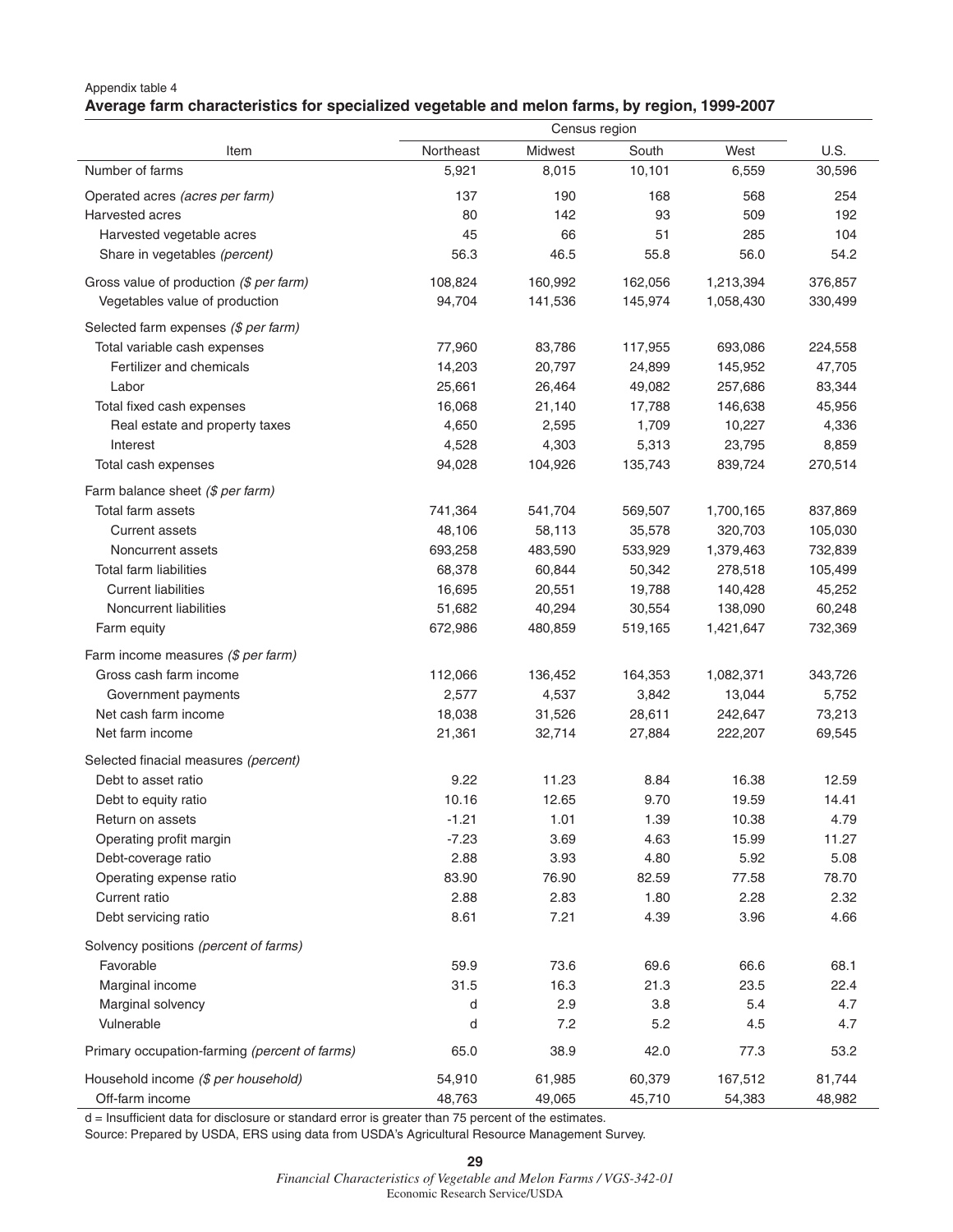## Appendix table 5 **Average farm characteristics for specialized vegetable and melon farms, by farm size, 1999-2001**

|                                               |                                |                                  | Value of production              |                                      |
|-----------------------------------------------|--------------------------------|----------------------------------|----------------------------------|--------------------------------------|
| Item                                          | Small<br>Less than<br>\$40,000 | Medium<br>\$40.000-<br>\$249,999 | Large<br>\$250,000-<br>\$999,999 | Very large<br>\$1,000,000<br>or more |
| Number of farms                               | 22,816                         | 4,882                            | 3,130                            | 1,866                                |
| Operated acres (acres per farm)               | 50                             | 192                              | 676                              | 1,969                                |
| Harvested acres                               | 18                             | 112                              | 460                              | 1,733                                |
| Harvested vegetable acres                     | $\overline{7}$                 | 65                               | 212                              | 1,028                                |
| Share in vegetables (percent)                 | 38.9                           | 58.0                             | 46.1                             | 59.3                                 |
| Gross value of production (\$ per farm)       | 6,545                          | 109,974                          | 553,492                          | 3,820,112                            |
| Vegetables value of production                | 5,757                          | 95,516                           | 469,104                          | 3,382,154                            |
| Selected farm expenses (\$ per farm)          |                                |                                  |                                  |                                      |
| Total variable cash expenses                  | 8,931                          | 67,444                           | 352,489                          | 2,486,993                            |
| Fertilizer and chemicals                      | 1,933                          | 16,242                           | 78,630                           | 478,622                              |
| Labor                                         | 1,332                          | 20,142                           | 130,003                          | 1,024,392                            |
| Total fixed cash expenses                     | 4,105                          | 14,416                           | 70,277                           | 470,077                              |
| Real estate and property taxes                | 1,307                          | 2,893                            | 5,343                            | 35,184                               |
| Interest                                      | d                              | 3,853                            | 20,938                           | 86,954                               |
| Total cash expenses                           | 13,036                         | 81,859                           | 422,766                          | 2,957,070                            |
| Farm balance sheet (\$ per farm)              |                                |                                  |                                  |                                      |
| Total farm assets                             | 253,725                        | 481,877                          | 1,255,614                        | 4,585,467                            |
| <b>Current assets</b>                         | 5,345                          | 44,091                           | 221,098                          | 1,272,315                            |
| Noncurrent assets                             | 248,380                        | 437,786                          | 1,034,516                        | 3,313,152                            |
| <b>Total farm liabilities</b>                 | 12,823                         | 40,287                           | 195,566                          | 798,491                              |
| <b>Current liabilities</b>                    | 3,457                          | d                                | 96,385                           | 402,115                              |
| Noncurrent liabilities                        | 9,366                          | 24,294                           | 99,181                           | 396,377                              |
| Farm equity                                   | 240,902                        | 441,590                          | 1,060,048                        | 3,786,975                            |
| Farm income measures (\$ per farm)            |                                |                                  |                                  |                                      |
| Gross cash farm income                        | 9,857                          | 121,870                          | 535,176                          | 3,325,718                            |
| Government payments                           | d                              | 4,957                            | 24,373                           | 59,048                               |
| Net cash farm income                          | $-3,179$                       | 40,011                           | 112,410                          | 368,648                              |
| Net farm income                               | 1,143                          | 35,014                           | 82,638                           | 282,712                              |
| Selected finacial measures (percent)          |                                |                                  |                                  |                                      |
| Debt to asset ratio                           | 5.05                           | 8.36                             | 15.58                            | 17.41                                |
| Debt to equity ratio                          | 5.32                           | 9.12                             | 18.45                            | 21.09                                |
| Return on assets                              | $-5.45$                        | 0.68                             | 3.54                             | 3.69                                 |
| Operating profit margin                       | $-89.90$                       | 2.61                             | 8.11                             | 4.99                                 |
| Debt-coverage ratio                           | 1.76                           | 7.46                             | 4.09                             | 2.68                                 |
| Operating expense ratio                       | 132.25                         | 67.17                            | 79.00                            | 88.92                                |
| Current ratio                                 | 1.55                           | 2.76                             | 2.29                             | 3.16                                 |
| Debt servicing ratio                          | 17.06                          | 4.40                             | 4.98                             | 4.38                                 |
| Solvency positions (percent of farms)         |                                |                                  |                                  |                                      |
| Favorable                                     | 68.2                           | 80.8                             | 71.2                             | 54.8                                 |
| Marginal income                               | 24.4                           | 13.6                             | 12.7                             | 27.5                                 |
| Marginal solvency                             | d                              | 2.4                              | 10.9                             | 10.6                                 |
| Vulnerable                                    | d                              | 3.2                              | 5.3                              | 7.1                                  |
| Primary occupation-farming (percent of farms) | 25.8                           | 81.8                             | 96.9                             | 88.7                                 |
| Household income (\$ per household)           | 46,868                         | 62,263                           | 91,523                           | 200,257                              |
| Off-farm income                               | 50,919                         | 35,157                           | 31,970                           | 55,060                               |

d = Insufficient data for disclosure or standard error is greater than 75 percent of the estimates.

Source: Prepared by USDA, ERS using data from USDA's Agricultural Resource Management Survey.

**<sup>30</sup>**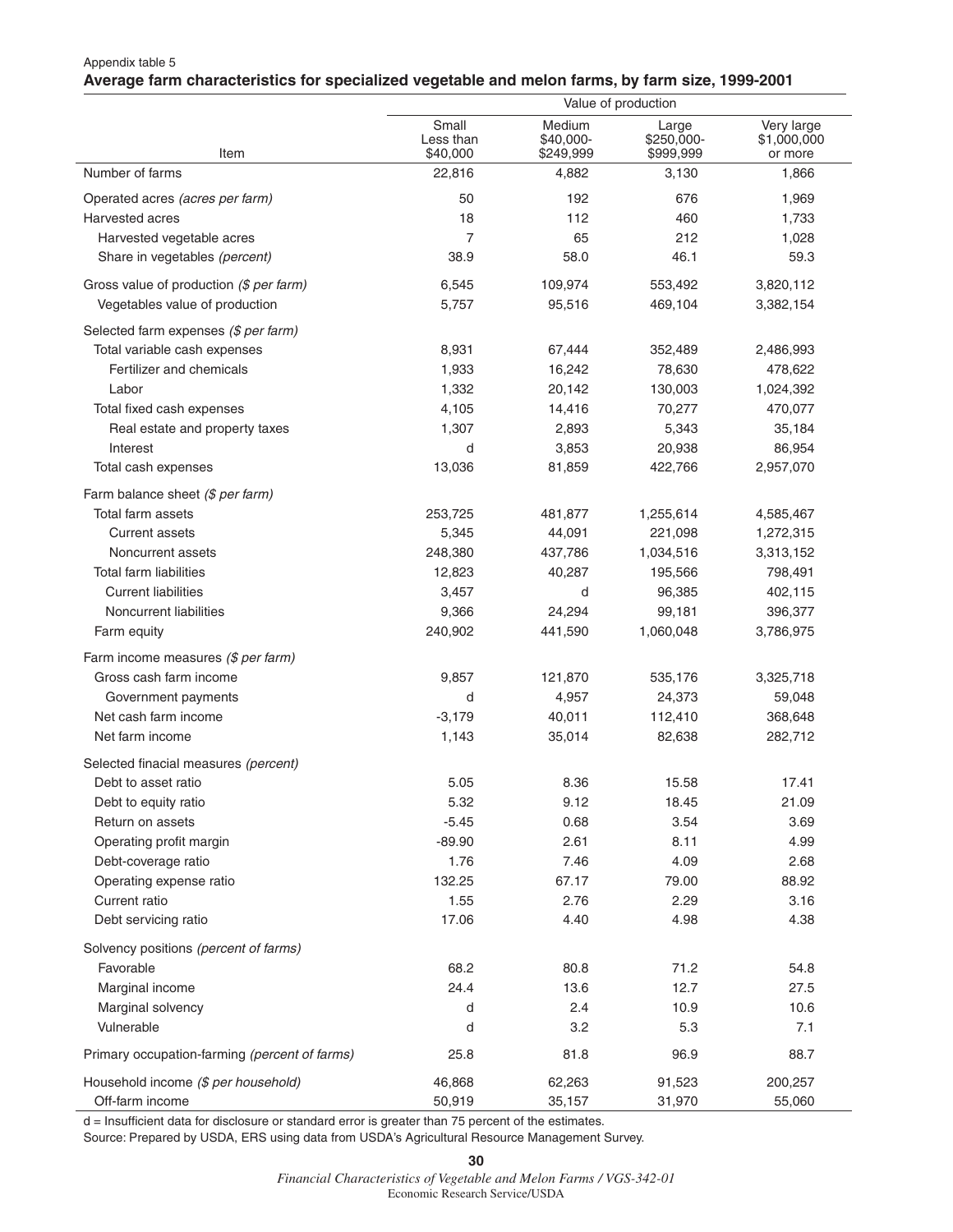## Appendix table 6 **Average farm characteristics for specialized vegetable and melon farms, by farm size, 2002-04**

|                                               |                                |                                  | Value of production              |                                      |
|-----------------------------------------------|--------------------------------|----------------------------------|----------------------------------|--------------------------------------|
| Item                                          | Small<br>Less than<br>\$40,000 | Medium<br>\$40,000-<br>\$249,999 | Large<br>\$250,000-<br>\$999,999 | Very large<br>\$1,000,000<br>or more |
| Number of farms                               | 18,658                         | 5,097                            | 2,657                            | 2,234                                |
| Operated acres (acres per farm)               | 44                             | 192                              | 623                              | 1,888                                |
| Harvested acres                               | 15                             | 103                              | 508                              | 1,707                                |
| Harvested vegetable acres                     | 9                              | 54                               | 228                              | 992                                  |
| Share in vegetables (percent)                 | 60.0                           | 52.4                             | 44.9                             | 58.1                                 |
| Gross value of production (\$ per farm)       | 7,661                          | 98,370                           | 535,080                          | 4,322,526                            |
| Vegetables value of production                | 6,685                          | 84,487                           | 442,306                          | 3,871,336                            |
| Selected farm expenses (\$ per farm)          |                                |                                  |                                  |                                      |
| Total variable cash expenses                  | 9,603                          | 69,002                           | 369,051                          | 2,369,113                            |
| Fertilizer and chemicals                      | 1,090                          | 12,876                           | 84,070                           | 462,801                              |
| Labor                                         | 1,118                          | 21,288                           | 127,564                          | 974,686                              |
| Total fixed cash expenses                     | 4,144                          | 15,958                           | 76,817                           | 429,707                              |
| Real estate and property taxes                | 1,585                          | 2,592                            | 6,568                            | 29,603                               |
| Interest                                      | 1,570                          | 4,908                            | 14,132                           | 76,887                               |
| Total cash expenses                           | 13,746                         | 84,960                           | 445,868                          | 2,798,819                            |
| Farm balance sheet (\$ per farm)              |                                |                                  |                                  |                                      |
| Total farm assets                             | 341,583                        | 851,041                          | 1,456,158                        | 4,800,582                            |
| <b>Current assets</b>                         | 9,034                          | 44,543                           | 191,519                          | 724,327                              |
| Noncurrent assets                             | 332,549                        | 806,498                          | 1,264,638                        | 4,076,255                            |
| <b>Total farm liabilities</b>                 | 34,270                         | 60,869                           | 191,407                          | 894,913                              |
| <b>Current liabilities</b>                    | 4,724                          | 16,918                           | 88,866                           | 398,800                              |
| Noncurrent liabilities                        | 29,546                         | 43,951                           | 102,541                          | 496,113                              |
| Farm equity                                   | 307,313                        | 790,172                          | 1,264,751                        | 3,905,669                            |
| Farm income measures (\$ per farm)            |                                |                                  |                                  |                                      |
| Gross cash farm income                        | 9,930                          | 105,452                          | 579,143                          | 3,752,019                            |
| Government payments                           | 305                            | 2,401                            | 16,742                           | 33,542                               |
| Net cash farm income                          | $-3,816$                       | 20,491                           | 133,275                          | 953,199                              |
| Net farm income                               | d                              | 17,125                           | 107,812                          | 837,187                              |
| Selected finacial measures (Percent)          |                                |                                  |                                  |                                      |
| Debt to asset ratio                           | 10.03                          | 7.15                             | 13.14                            | 18.64                                |
| Debt to equity ratio                          | 11.15                          | 7.70                             | 15.13                            | 22.91                                |
| Return on assets                              | $-4.68$                        | $-2.52$                          | 3.61                             | 14.56                                |
| Operating profit margin                       | $-87.80$                       | $-19.12$                         | 8.89                             | 18.51                                |
| Debt-coverage ratio                           | 1.38                           | 2.74                             | 4.87                             | 6.86                                 |
| Operating expense ratio                       | 138.43                         | 80.57                            | 76.99                            | 74.60                                |
| Current ratio                                 | 1.91                           | 2.63                             | 2.16                             | 1.82                                 |
| Debt servicing ratio                          | 38.94                          | 8.21                             | 4.51                             | 3.65                                 |
| Solvency positions (percent of farms)         |                                |                                  |                                  |                                      |
| Favorable                                     | 59.6                           | 70.4                             | 64.2                             | 59.6                                 |
| Marginal income                               | 28.3                           | 20.3                             | 18.2                             | 21.4                                 |
| Marginal solvency                             | 6.2                            | d                                | 11.7                             | 12.3                                 |
| Vulnerable                                    | 5.9                            | d                                | 5.9                              | 6.8                                  |
| Primary occupation-farming (percent of farms) | 40.3                           | 79.9                             | 94.5                             | 89.1                                 |
| Household income (\$ per household)           | 44,564                         | 46,096                           | 131,586                          | 522,173                              |
| Off-farm income                               | 49,021                         | 31,501                           | 30,558                           | 53,457                               |

d = Insufficient data for disclosure or standard error is greater than 75 percent of the estimates.

Source: Prepared by USDA, ERS using data from USDA's Agricultural Resource Management Survey.

**31**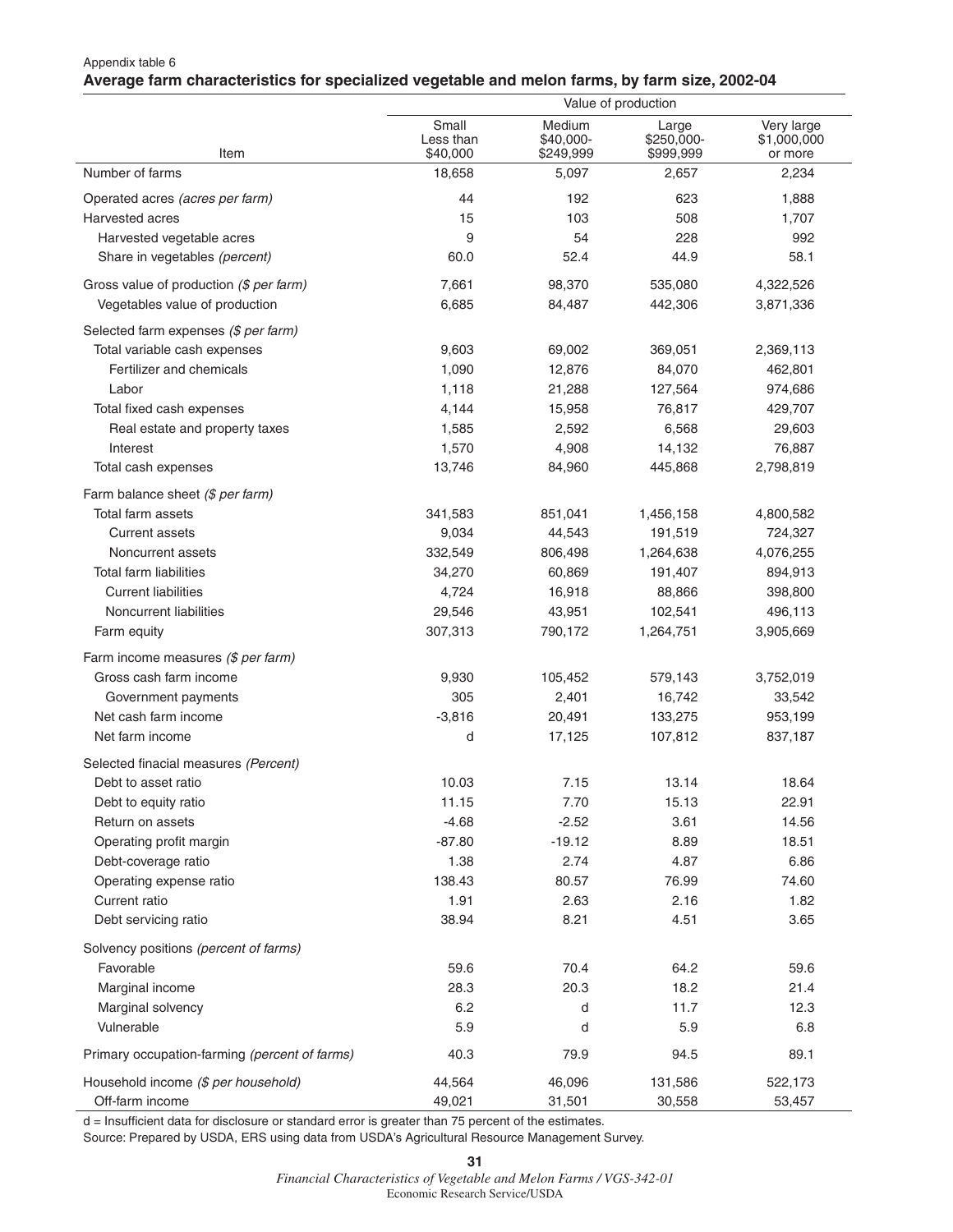#### Appendix table 7 **Average farm characteristics for specialized vegetable and melon farms, by farm size, 2005-07**

|                                               | Value of production            |                                  |                                  |                                      |  |
|-----------------------------------------------|--------------------------------|----------------------------------|----------------------------------|--------------------------------------|--|
| Item                                          | Small<br>Less than<br>\$40,000 | Medium<br>\$40,000-<br>\$249,999 | Large<br>\$250,000-<br>\$999,999 | Very large<br>\$1,000,000<br>or more |  |
| Number of farms                               | 20,552                         | 5,503                            | 1,926                            | 2,467                                |  |
| Operated acres (acres per farm)               | 43                             | 158                              | 572                              | 1,978                                |  |
| Harvested acres                               | 13                             | 83                               | 375                              | 1,878                                |  |
| Harvested vegetable acres                     | 6                              | 43                               | 164                              | 1,027                                |  |
| Share in vegetables (percent)                 | 46.2                           | 52.8                             | 43.7                             | 54.7                                 |  |
| Gross value of production (\$ per farm)       | 7,514                          | 112,686                          | 515,592                          | 4,684,046                            |  |
| Vegetables value of production                | 6,281                          | 94,972                           | 418,413                          | 4,103,606                            |  |
| Selected farm expenses (\$ per farm)          |                                |                                  |                                  |                                      |  |
| Total variable cash expenses                  | 7,758                          | 98,326                           | 355,976                          | 2,491,117                            |  |
| Fertilizer and chemicals                      | 1,115                          | 16,892                           | 83,746                           | 606,373                              |  |
| Labor                                         | 1,162                          | 32,247                           | 125,684                          | 856,998                              |  |
| Total fixed cash expenses                     | 3,501                          | 15,393                           | 64,218                           | 548,895                              |  |
| Real estate and property taxes                | 1,543                          | 3,328                            | 6,237                            | 33,769                               |  |
| Interest                                      | 1,170                          | 3,436                            | 15,204                           | 80,064                               |  |
| Total cash expenses                           | 11,259                         | 113,719                          | 420,194                          | 3,040,012                            |  |
| Farm balance sheet (\$ per farm)              |                                |                                  |                                  |                                      |  |
| Total farm assets                             | 315,202                        | 963,871                          | 1,806,580                        | 6,369,264                            |  |
| Current assets                                | 11,821                         | 44,442                           | 176,734                          | 1,170,233                            |  |
| Noncurrent assets                             | 303,381                        | 919,428                          | 1,629,846                        | 5,199,031                            |  |
| <b>Total farm liabilities</b>                 | 15,525                         | 63,015                           | 184,960                          | 1,059,161                            |  |
| <b>Current liabilities</b>                    | 2,536                          | 14,161                           | 70,121                           | 558,650                              |  |
| Noncurrent liabilities                        | 12,989                         | 48,854                           | 114,839                          | 500,512                              |  |
| Farm equity                                   | 299,677                        | 900,855                          | 1,621,620                        | 5,310,102                            |  |
| Farm income measures (\$ per farm)            |                                |                                  |                                  |                                      |  |
| Gross cash farm income                        | 12,326                         | 121,638                          | 541,470                          | 4,151,376                            |  |
| Government payments                           | 531                            | 3,136                            | 14,384                           | 41,460                               |  |
| Net cash farm income                          | d                              | d                                | 121,276                          | 1,111,364                            |  |
| Net farm income                               | 7,407                          | d                                | 109,279                          | 1,106,220                            |  |
| Selected finacial measures (percent)          |                                |                                  |                                  |                                      |  |
| Debt to asset ratio                           | 4.93                           | 6.54                             | 10.24                            | 16.63                                |  |
| Debt to equity ratio                          | 5.18                           | 7.00                             | 11.41                            | 19.95                                |  |
| Return on assets                              | $-4.88$                        | $-3.46$                          | 3.60                             | 16.61                                |  |
| Operating profit margin                       | $-77.66$                       | $-26.30$                         | 11.74                            | 24.68                                |  |
| Debt-coverage ratio                           | 4.29                           | d                                | 4.19                             | 7.34                                 |  |
| Operating expense ratio                       | 91.34                          | 93.49                            | 77.60                            | 73.23                                |  |
| Current ratio                                 | 4.66                           | 3.14                             | 2.52                             | 2.09                                 |  |
| Debt servicing ratio                          | 17.03                          | 7.09                             | 5.71                             | 3.99                                 |  |
| Solvency positions (percent of farms)         |                                |                                  |                                  |                                      |  |
| Favorable                                     | 74.6                           | 71.4                             | 65.8                             | 60.4                                 |  |
| Marginal income                               | 19.7                           | 22.6                             | 18.5                             | 21.8                                 |  |
| Marginal solvency                             | d                              | d                                | 12.0                             | 11.1                                 |  |
| Vulnerable                                    | d                              | d                                | 3.7                              | 6.7                                  |  |
| Primary occupation-farming (percent of farms) | 42.0                           | 95.0                             | 98.3                             | 98.3                                 |  |
| Household income (\$ per household)           | 61,873                         | 42,321                           | 146,496                          | 616,200                              |  |
| Off-farm income                               | 60,906                         | 39,719                           | 35,107                           | 55,479                               |  |

d = Insufficient data for disclosure or standard error is greater than 75 percent of the estimates.

Source: Prepared by USDA, ERS using data from USDA's Agricultural Resource Management Survey.